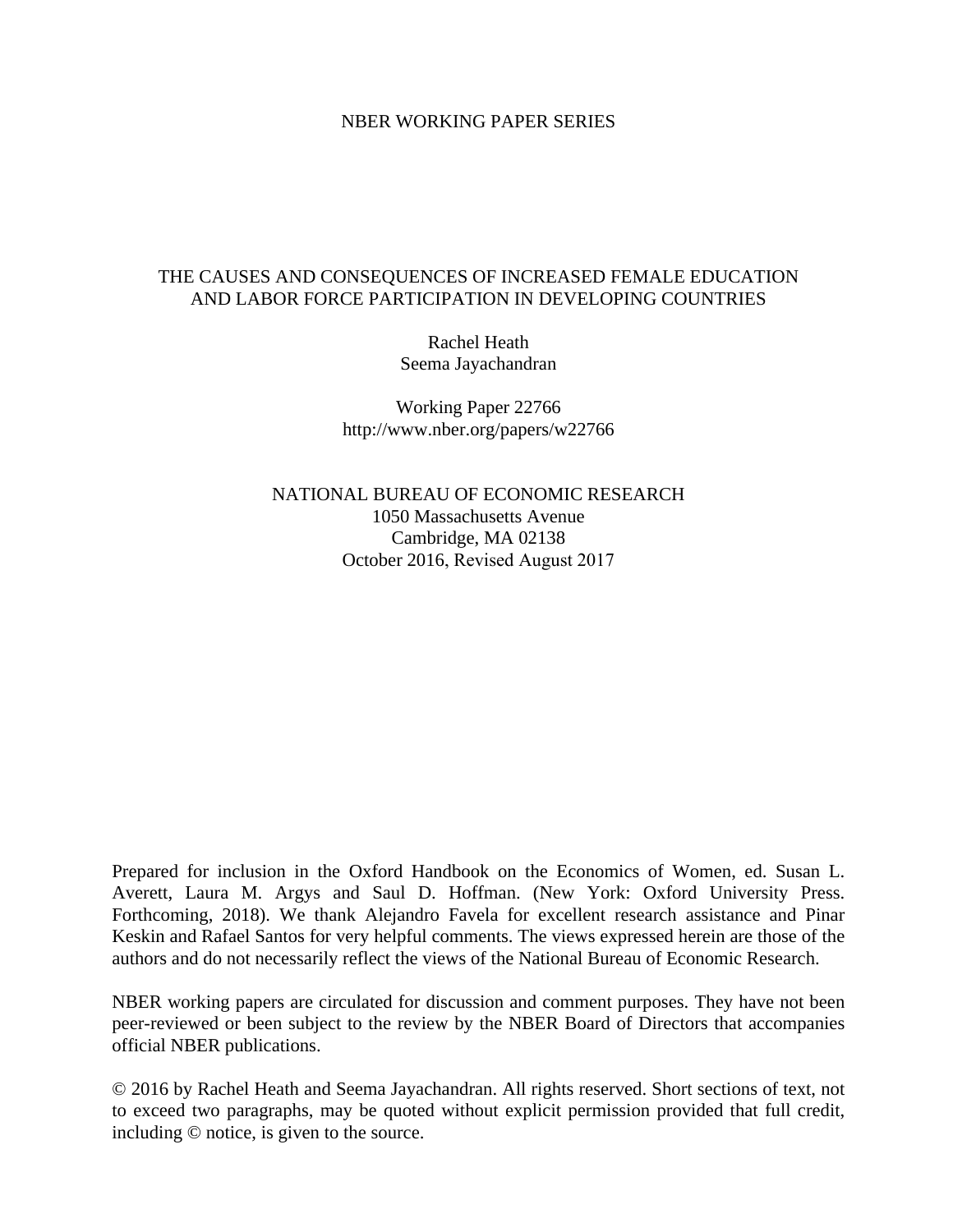The Causes and Consequences of Increased Female Education and Labor Force Participation in Developing Countries Rachel Heath and Seema Jayachandran NBER Working Paper No. 22766 October 2016, Revised August 2017 JEL No. J16,O15

## **ABSTRACT**

Two important recent trends in most developing countries have are the rise in female labor force participation and the closing of gender gaps in school enrollment. This article begins by exploring the causes of the increases in female education, which include greater job availability and policy interventions that have promoted girls' education. The article then explores the causes of increased female employment, which include a sectoral shift from "brawn-based" industries to services, as well as policies that have increased girls' education. The article also discusses the effects of these increases in female education and labor supply, particularly for the well-being of women.

Rachel Heath Department of Economics University of Washington Box 353330 Seattle, WA 98103 rmheath@uw.edu

Seema Jayachandran Department of Economics Northwestern University 2211 Campus Dr Evanston, IL 60208 and NBER seema@northwestern.edu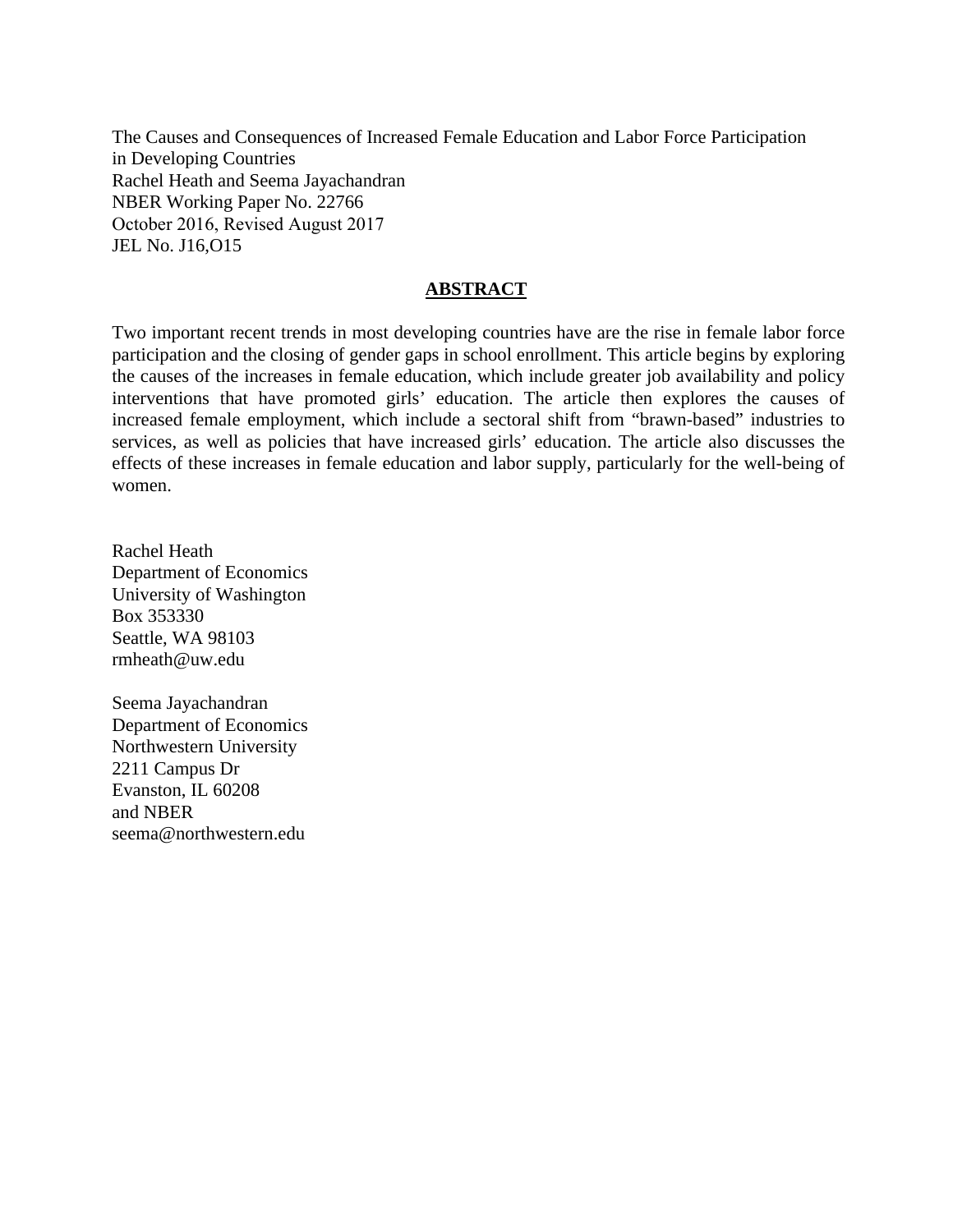## **1. Introduction**

Two important recent trends in most developing countries are the rise in female labor force participation and the closing of gender gaps in school enrollment. In this article, we explore both the causes and the effects that they have had on the lives of women. A central theme that emerges is the relationship between the two phenomena: as increases in education have prompted more women to enter the labor force, improved labor market opportunities have also prompted increases in female education.

We begin by exploring the causes of the increases in female education. In addition to the role of greater job availability, we also discuss policy interventions that have promoted girls' education. Recent evidence indicates that providing cash or in-kind benefits to parents who keep their daughters in school, building schools or improving facilities, and developing programs to reduce general gender disparities can all lead to increases in girls' education.

We then turn to the causes of increased female employment. Against the backdrop of the wellknown theory that female labor supply is U-shaped in development (Boserup, 1970; Goldin, 1995; Mammen and Paxson, 2000), we provide evidence both that poor countries are moving along the U-shaped curve as they develop and that the curve has shifted over time. Low-income countries are on the downward-sloping portion of the empirically-estimated U-shaped curve, which would suggest that their female employment rate would be declining as their economies grow. However, we show that the U-shaped curve has been shifting upward in recent decades: female labor force participation has increased, conditional on a country's income. The net effect of movement along the curve and the shift in the curve is that even the poorest countries in the world have generally experienced rising female employment. Some of the employment growth has been generated by a sectoral shift from "brawn" to services, which is occurring earlier in the development trajectory than predicted by the U-shape. We also argue that policies that have increased girls' education have contributed to the upwards shift. Furthermore, we cite evidence that programs seeking to improve women's earning potential (such as microfinance or business skills training) or to reduce the burdens of home production (such as free child care) have had some success in increasing female labor supply. If these programs are adopted on a large-scale, they could contribute to a further shift upwards.

In the second half of the article, we document the effects of these increases in education and labor supply. In addition to increased labor supply, there is considerable evidence that female education delays fertility and leads to healthier children once a woman has them. There is some evidence, although it is less extensive, that women with more education marry later and on better terms, and are healthier themselves.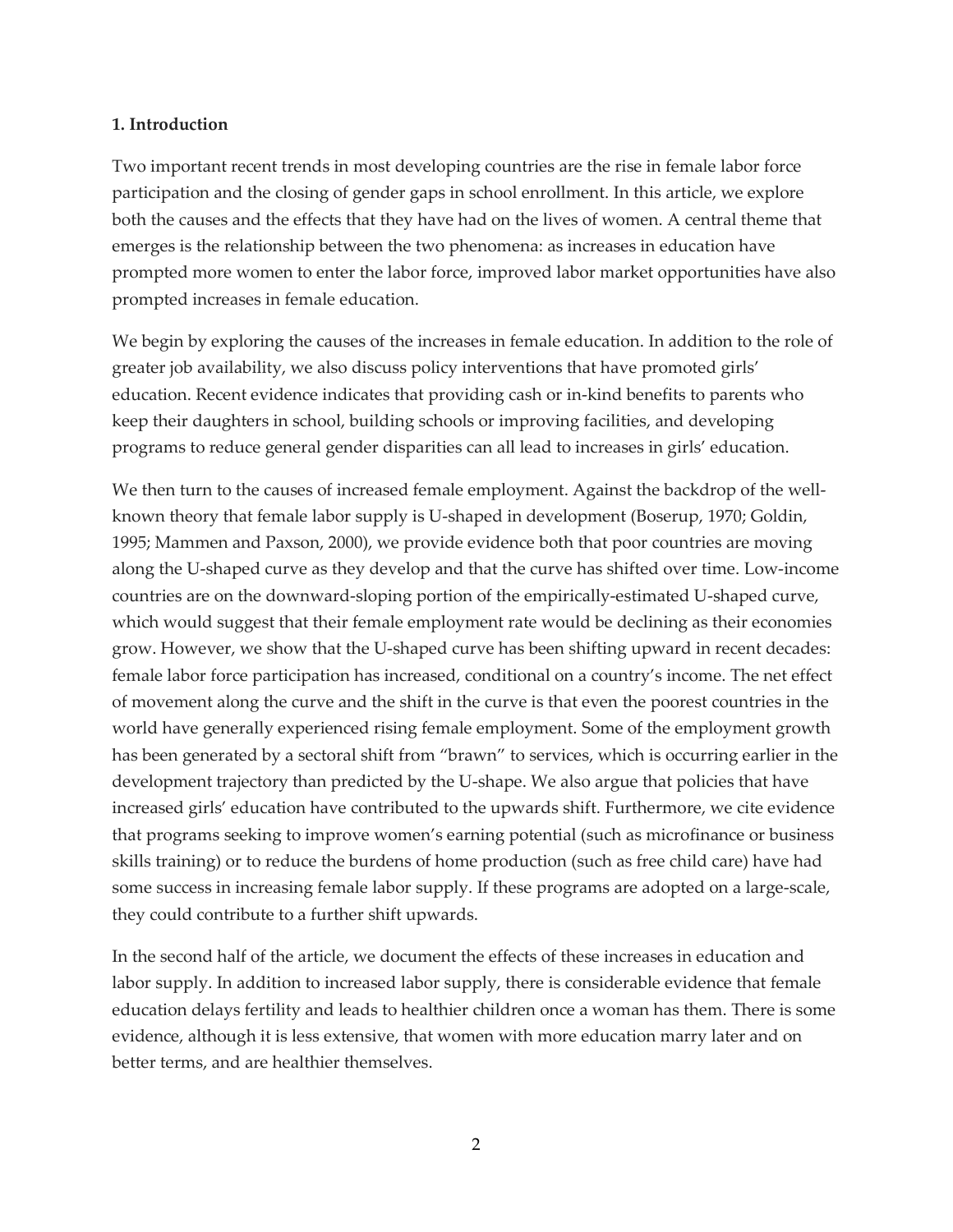We conclude by discussing the effects of increased labor supply on women. We present research that shows that job availability increases women's bargaining power, even if they do not work themselves. At the same time, holding constant job availability, working itself leads to even greater increases in women's bargaining power and children's health. While these outcomes both represent improvements in women's utility and are frequent policy goals, we also discuss evidence that there may also be concurrent increases in domestic violence or reductions in women's leisure time that make the net effect for women's welfare less clear.

### **2. Determinants of female education and labor supply**

#### *2a. Determinants of increases in education*

There is a pronounced male bias in educational attainment at low levels of economic development, which is absent among richer societies. Figure 1 shows the relationship between gender gaps in education and development by plotting the female-to-male ratio in secondary school enrollment rates in countries around the world against GDP per capita. The ratio is below 1 in most poor countries – meaning that female enrollment is lower than male enrollment -- but in richer countries there is gender parity or, in fact, female enrollment exceeds male enrollment.

The pattern seen in the cross-section of countries is also seen over time in most poor countries as their economies grow: girls' education increases at a faster rate than boys', narrowing the gender gap. Figure 2 plots the trend in secondary school completion rate for females relative to males among low-income countries in Sub-Saharan Africa and Asia. While education levels for both genders have been rising over time (not depicted in the figure), the growth is more rapid for females as indicated by the increasing ratio female-to-male education ratio.

#### *Economic forces affecting female education*

There are several potential reasons for the rise in female education and, more specifically, the faster rise in female than male education. First, if the female employment rate is rising and education confers benefits in the labor market, then forward-looking families will invest more in girls' education over time. Should families in developing countries be anticipating a rising female employment rate? Female employment could increase with development for many reasons, as discussed in Jayachandran (2015) and briefly reviewed here. As economic activity shifts away from "brawn-based" work and toward "brain-based" work, such as in the services sector, female workers gain a comparative advantage (Pitt, Rosenzweig, and Hassan, 2012). Reductions in fertility, better control over the timing of fertility, and improvements in maternal health also increase women's time in the labor market (Jayachandran and Lleras-Muney, 2009; Miller, 2010). While there are also some potential channels through which female employment might instead decrease with development -- as discussed in the next section -- we also show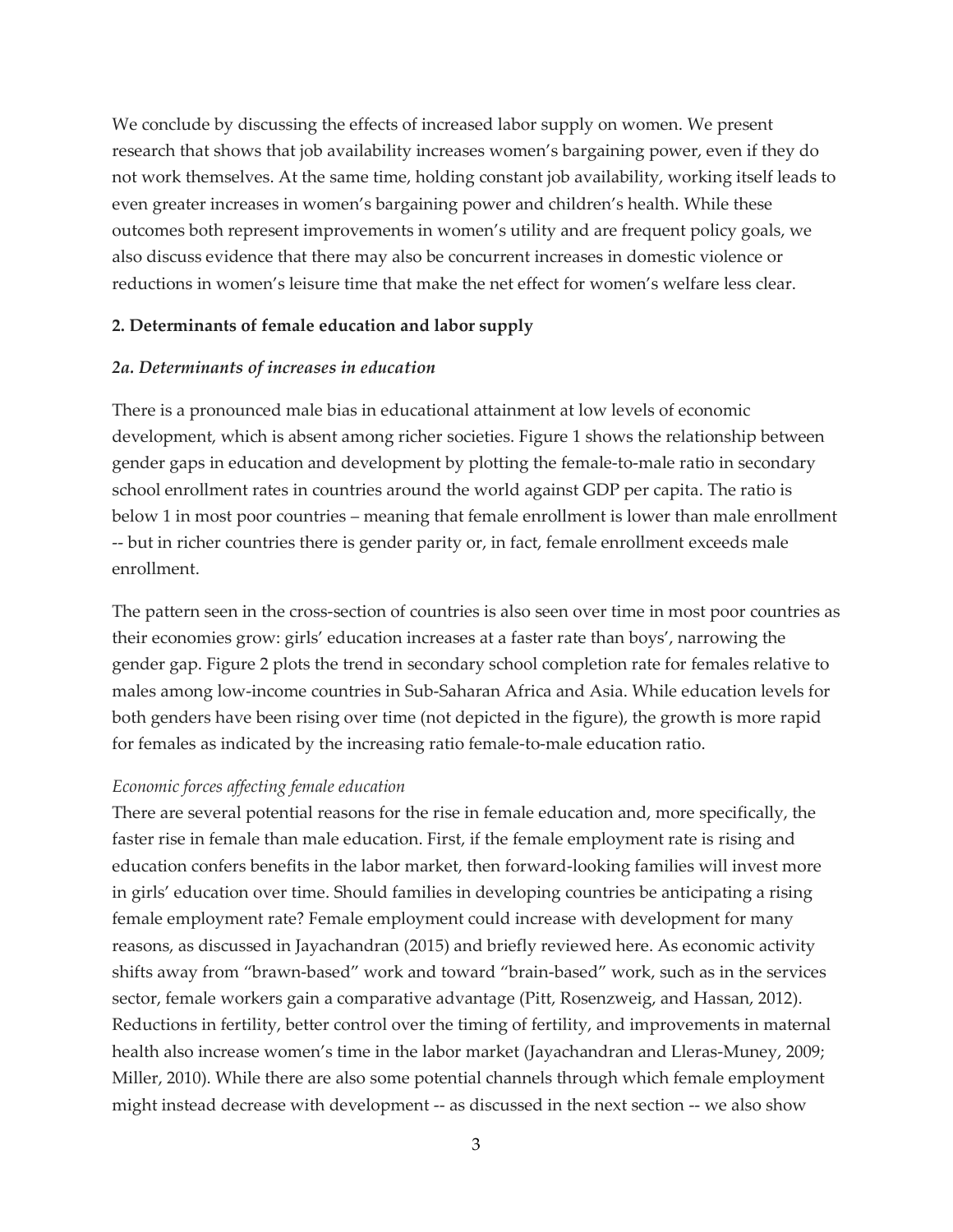that the positive channels have dominated negative channels in a majority of countries, so that female employment has indeed risen in most countries over the past 20 years.

There are also other channels besides female employment that could be driving the rise in girls' education that accompanies economic development. The opportunity cost of schooling might fall due to decreases in parents' fertility and in the time-intensity of home production: girls' time that they had spent caring for siblings or doing household chores is freed up, enabling them to stay in school longer.

These explanations do not rest on any societal favoritism toward boys. However, part of the gender gap in education may very well reflect favoritism. Thus, another potential explanation for the rising education of girls is that educating children has consumption value for parents, with girls' education more of a luxury good than boys' education; with rising family incomes, spending on girls begins to catch up to spending on boys. In addition, economic development might alter preferences and reduce gender-biased attitudes. Stated gender bias tends to be negatively correlated with economic development, although we do not have causal evidence that economic development systematically ameliorates gender-biased attitudes (Jayachandran, 2015).

## *Gender-focused policies affecting female education*

In addition to the economic forces that accompany development leading to more female education, there are many policies directed at increasing female education that have been put in place in recent decades. One type of policy involves school infrastructure. Building more schools could be a girl-friendly policy if parents are more sensitive to travel distance when deciding to send girls to schools (Burde and Linden, 2013). Similarly, building toilets in schools might be more important for girls' enrollment than boys' (Adukia, forthcoming). Many developing countries have eliminated school fees for primary schools, and such a policy might especially help girls if parents were reluctant to invest money in their education.

Another type of policy to increase girls' education is conditional cash transfers (CCTs). Prominent programs such as Oportunidades in Mexico pay families a larger amount to keep their daughters in school than their sons, under the view that a larger amount is needed to induce them to educate a daughter than a son, and some CCTs only target girls (Schultz, 2004). An in-kind CCT in India gives bicycles to girls who remained in secondary school; such a policy both provides an incentive to remain in school and makes traveling to school faster and safer. This program increased female secondary school enrollment by 30% in the state of Bihar, and the authors attribute most of the effect to the reduced travel time and increased safety, rather than the cash-equivalent incentive effect (Muralidharan and Prakash, 2013) .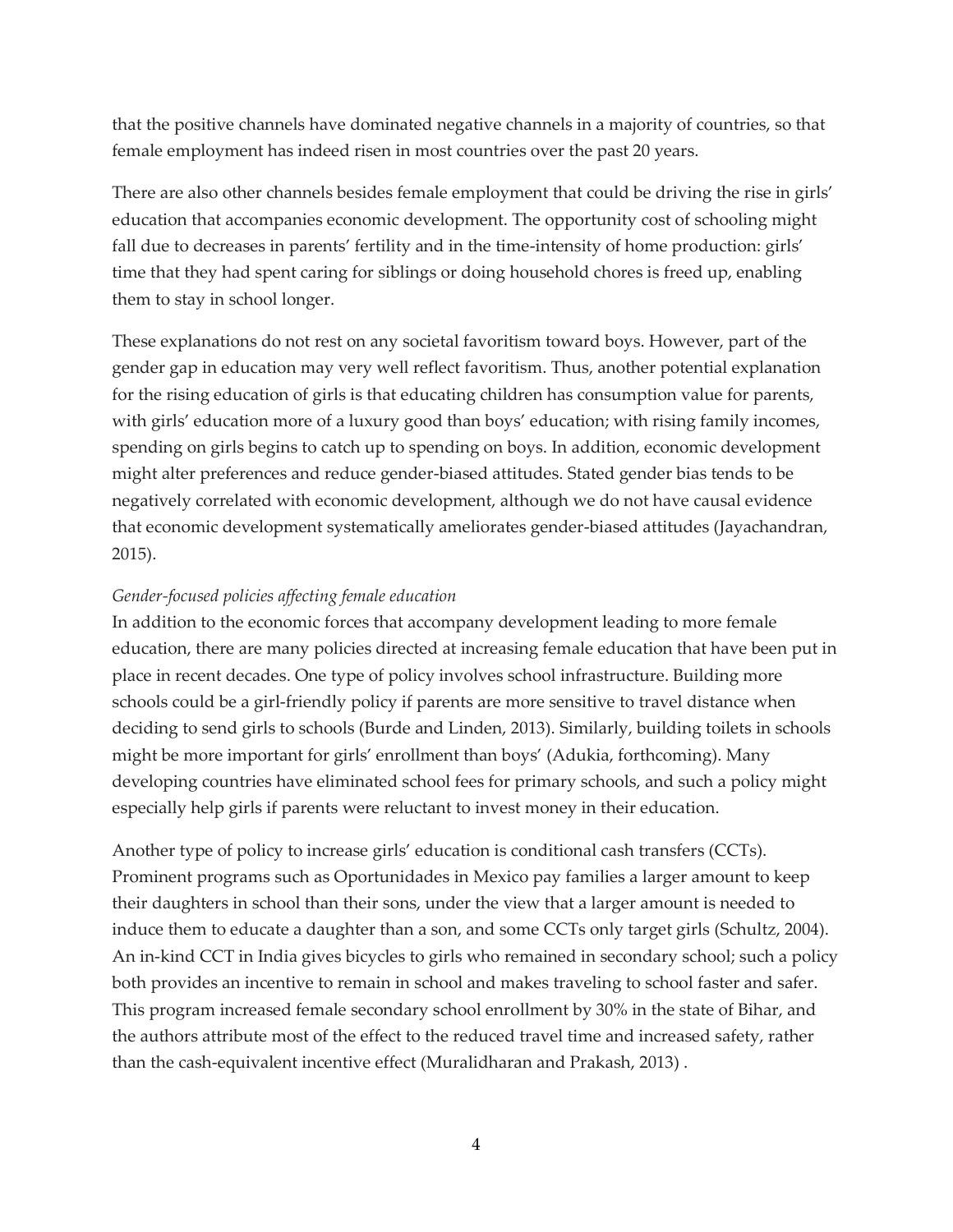In other cases, policies aimed at improving female welfare, though not directly increasing female education, might have positive spillovers onto education. For example, there is evidence that the granting of land inheritance rights to women in India increased girls' schooling. This might have been due to either newly empowered mothers pushing for greater education of their daughters or a complementarity between land ownership and education, with an increase in perceived returns to education for girls in anticipation of their future inheritance (Deininger, Goyal, and Nagarajan, 2013; Roy, 2013). In addition, quotas that increased female representation in elected positions in India led to more education for girls, presumably by raising girls' own aspirations and their parents' aspirations for them (Beaman et al., 2012). Policies to ban or discourage early marriage of girls might also increase girls' schooling by decreasing the opportunity cost of schooling; Field and Ambrus (2008) present evidence from Bangladesh consistent with such a channel.

## *2b. Determinants of increases in labor supply*

A well-known theory of female employment and development posits that there is a U-shaped relationship between female employment and economic development (Boserup, 1970; Goldin, 1995). At early stages of development, women do unpaid work on family farms and in family businesses. With development, economic activity migrates to factories and firms, and women tend to withdraw from the labor force. This could be due to both households being less economically dependent on two incomes and social stigma about women working in these outside jobs. Working outside the home is also harder to combine with caring for children than is home-based work, and child-care responsibilities typically lie with women. Then, with higher levels of development, female employment swings back up again. The increase in female employment is driven by a sectoral shift toward light manufacturing and services, among other factors. Women have a comparative advantage in mentally-intensive services (as compared to physically-intensive agriculture, for example), and service jobs might also be deemed more socially acceptable than other jobs.

Figure 3 plots the relationship between GDP and the female labor force participation rate across countries using the most current available data. In addition to the data point for each country, the figure plots the best-fit quadratic relation. While there is considerable dispersion across countries, the best-fit relationship is indeed a U-shape.

Under this U-shaped model of female employment and development, depending on whether a society is on the declining or rising part of the U, economic development could either increase or decrease female employment. "Developing" or "low-income" countries are, by and large, on the decreasing part of the curve. This means that among developing countries, the richer ones tend to have a lower female employment rate. (While the definition of developing countries is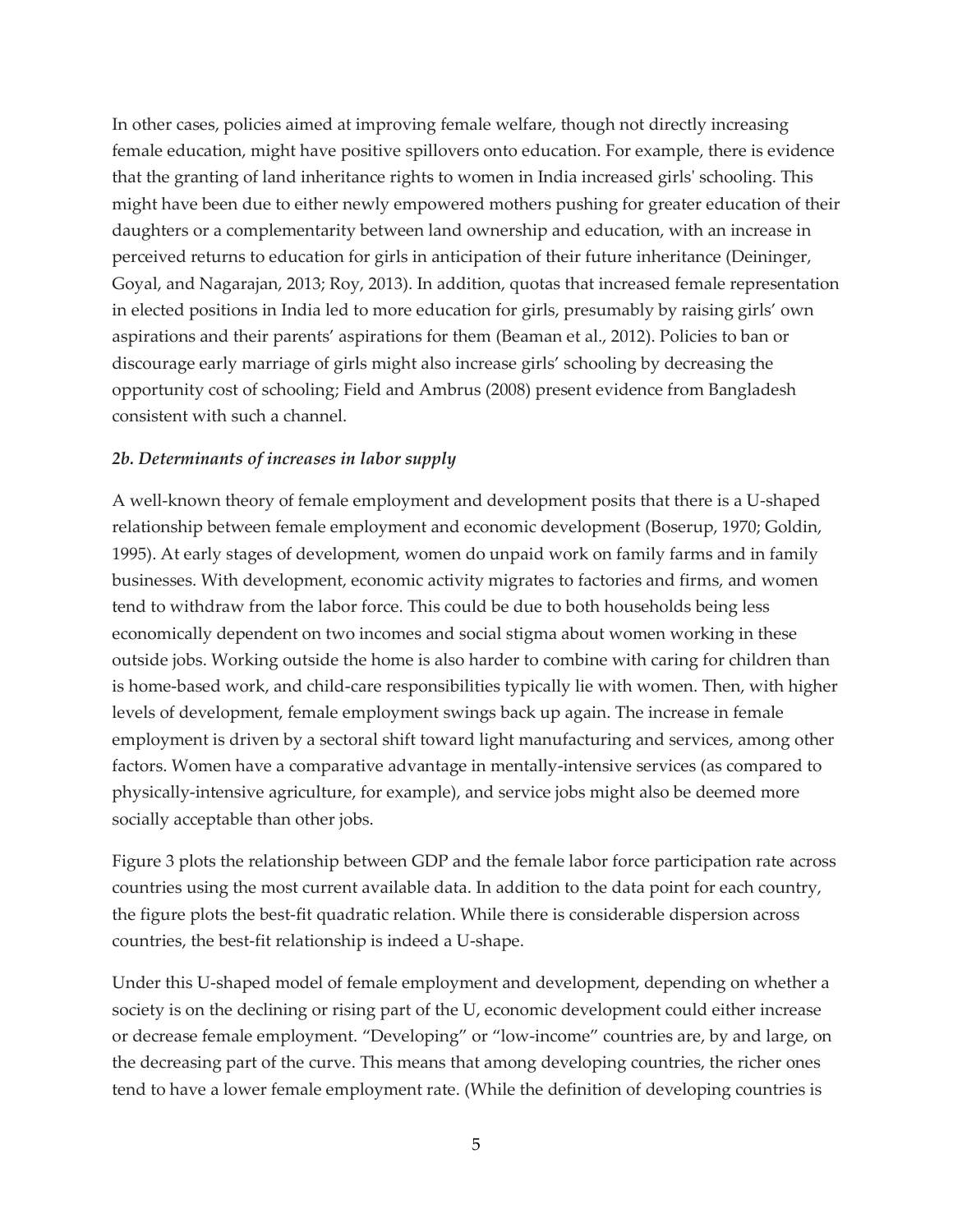arbitrary, one grouping is the World Bank's low-income and lower-middle-income countries, which are those with GDP per capita below about \$4000 in 2014 U.S. constant dollars. One could also classify upper-middle-income countries as developing countries, in which case those with GDP per capita below about \$12,500 are included, which is roughly the bottom of the U).

While Figure 3 examines the relationship in a cross-section, Figure 4 looks for within-country evidence of the U-shape by plotting changes in women's employment between 1991 and 2011 versus the country's GDP in 1991. As countries grow (i.e., as their GDP increases), they should move rightward along the U. Thus, the U-shape theory predicts that female employment falls with GDP growth at low GDP, but increases with GDP growth at higher GDP; this prediction can be seen from the fact that the slope of a U-shape is negative on the left and then turns positive at the bottom of the U. In line with this prediction, Figure 4 shows that there is on average more positive growth in female employment among countries with higher GDP in 1991. However, there is no evidence for downward movement along the downward part of the U: the best-fit line never predicts negative growth in female employment. This mixed evidence suggests that the U-shape theory captures only part of the recent story with female employment: Yes, there are forces causing GDP growth to spur female employment more in richer countries, but there are also forces that have spurred female employment across the board in recent decades. Speculatively, the global push to increase female education might be one of these latter forces.

Indeed, there is evidence that in many countries, female labor force participation has been rising, conditional on income (World Bank, 2012). Figure 5 plots the best-fit U-shape over time, in 10 years intervals from 1991 to 2011. In panel A, which weights each country equally, the curve rises across each decade. In contrast, panel B, which weights each country by population, shows a rise between 1991 and 2001 but little progress after 2001; this pattern is consistent with female employment stagnating or declining in several populous countries, such as India (Klasen and Pieters, 2015).

To summarize, female employment levels have been rising in most developing countries, but how dramatic this trend has been depends on some important nuances of how one defines the question. First, it matters whether one examines trends unconditionally or conditional on income: while in poor countries, unconditional increases in female employment have been quite modest, this trend represents a large boost in female employment relative to a benchmark where these countries were predicted to have decreasing female employment as they moved along the downward part of the U. Second, it matters whether one weights by country or by person: female employment has been steadily rising if one weights each country equally, but has been stagnant recently when one weights each person equally.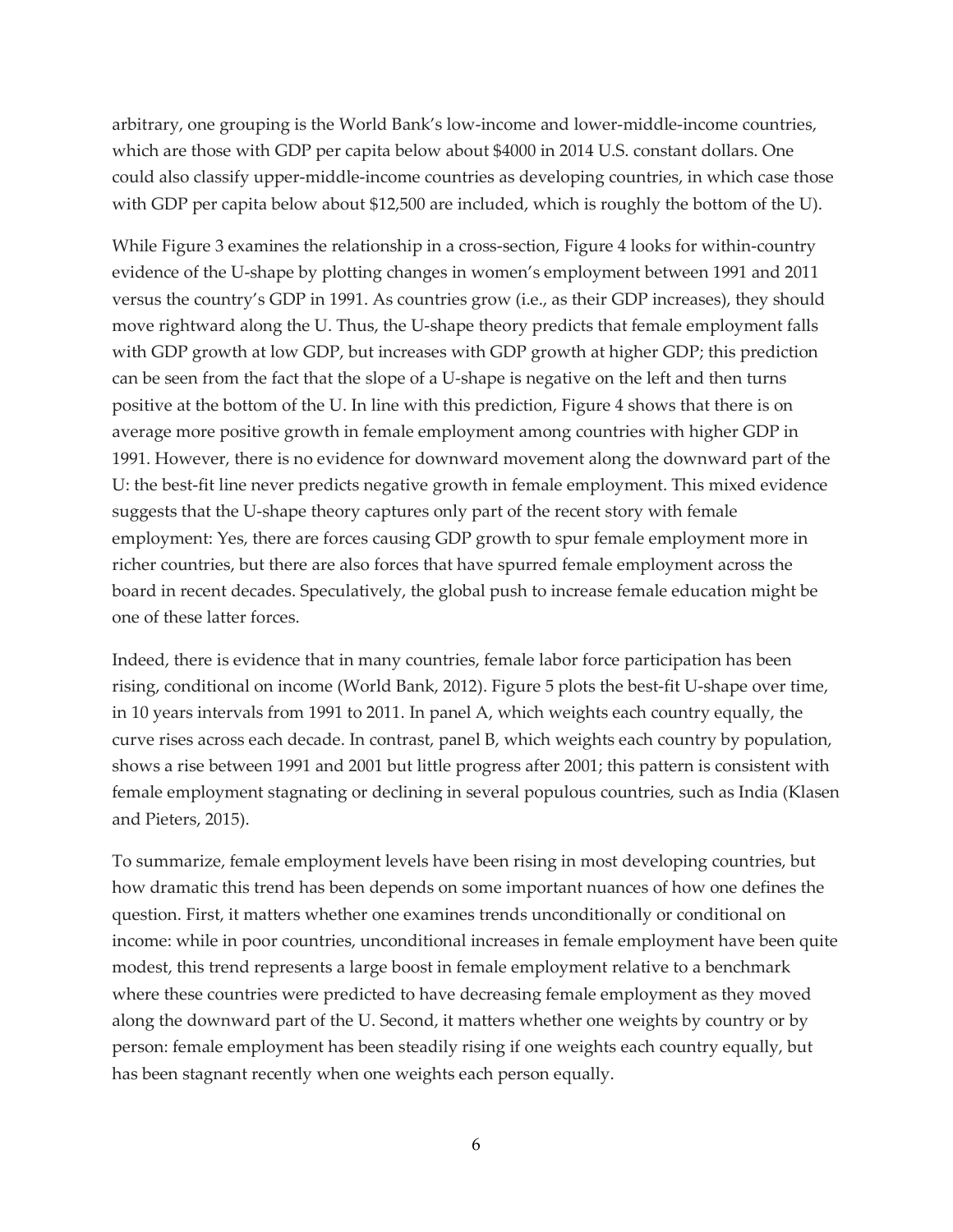#### *Economic forces affecting female employment*

Increases in female education have been an important factor in the increased female labor force participation, particularly into relatively high-paying jobs. Economists have long noted a positive correlation between education and female labor force participation in most (although not all) developing countries (see Psacharopoulos and Tzannatos, 1989 for a summary), and recent natural experiments confirm that this relationship appears to be causal. Each year of education induced by the Zimbabwean reform studied by Grepin and Bharadwaj (2015) led to 3 percentage point increase in the probability that the woman works outside the home and lives in an urban area. Similarly, women induced to get more education by a 1997 law that increased compulsory schooling in Turkey from five to eight years were more likely to work outside the home and in jobs that provide social security benefits (Erten and Keskin, forthcoming). While the Ugandan reform studied by Keats (2014) did not change women's labor force participation on the extensive margin, it did increase the likelihood that women had migrated to the capital city and were working for cash. One interesting channel behind the shift to higher-paying jobs is increased mobility: education increases the probability of living in an urban area in Zimbabwe (Grepin and Bharadwaj, 2015) and in Kampala (Uganda's capital) (Keats 2014).

However, increased education does not universally translate into a higher probability of working. The increased education among women in Pakistan generated by the presence of a sex-specific school that Andrabi, Das, and Khwaja (2013) documented did not lead to greater labor force participation. A similar context of low female labor supply is the Zomba district in Malawi studied by Baird, McIntosh, and Ozler (2016), where only 6% of women work outside the home. They show that many girls who had dropped out of school in rural Malawi were prompted to re-enter school by a cash transfer but were not more likely to be working two years after the transfers ended. These findings suggest that the presence of jobs that reward education is a necessary condition for education to result in increased labor force participation.

Intertwined with these increases in female education is the sectoral shift toward services and light manufacturing that generally accompanies development. Two examples of job growth in developing countries that has disproportionately increased female employment are back-office processing in India, as studied by Jensen (2012), and the garment industry in Bangladesh, as studied by Heath and Mobarak (2015).

Both back-office processing and growth in the garment industries are born of globalization and trade liberalization. Trade liberalization could affect gender gaps in employment and wages through many channels, so the net effect is theoretically ambiguous. One channel through which it could promote gender equality is by increasing competitive pressure on firms and, thus, driving out "taste-based discrimination" (Becker, 1957). There is some evidence of such an effect in the United States (Black and Brainerd, 2004). In addition, trade can induce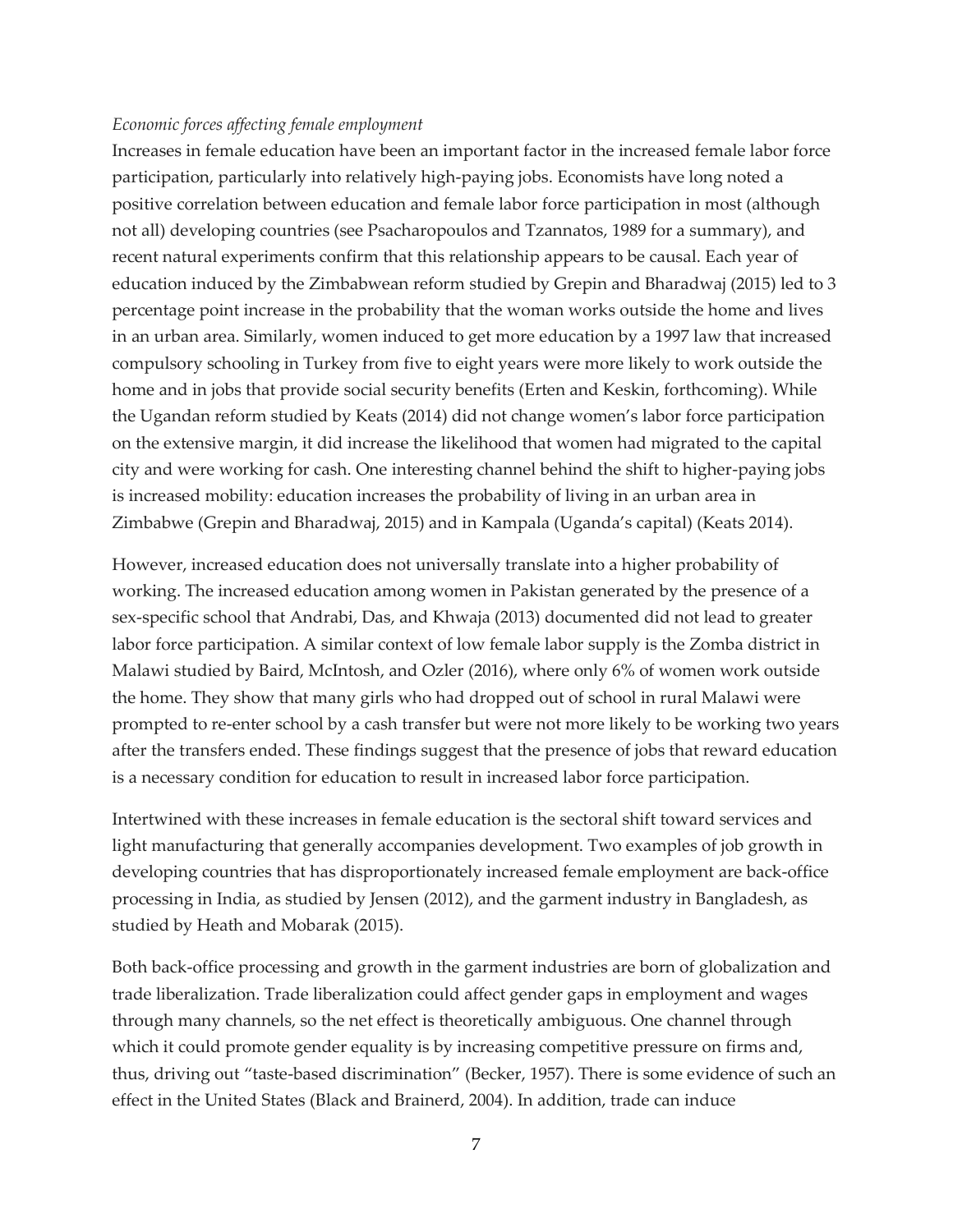technological change and lead to sectoral reallocation, which could either widen or narrow gender gaps. For example, if, with trade openness, a country has a comparative advantage in female-intensive industries, then trade could help women relative to men. The evidence in developing countries is mixed. AlAzzawi (2014) finds that, in Egypt, trade liberalization increased female employment only in initially uncompetitive industries, where industry competition is measured by the number of firms in the industry relative to the industry's total output. Meanwhile, Gaddis and Pieters (2016) find that trade liberalization in Brazil reduces men's and women's employment by the same proportional amount; because men had an initially higher employment rate, trade thus narrowed the percentage point gap in male-female employment, but not the male-female employment ratio. There is also evidence that trade openness can widen the gender wage gap in some settings (Menon and Van der Meulen Rodgers, 2009). Thus far, no systematic pattern has emerged regarding the impact of trade liberalization on female labor market outcomes.

### *Gender-focused policies affecting female employment*

In addition, there are many policies and interventions aimed at encouraging female employment. Many of these have the twin goals of increasing household income, but also increasing the female share of income and therefore women's bargaining power in the household.

One prominent type of policy is microfinance, and especially microcredit, which gives small loans to poor business owners. While microfinance is not inherently a gendered policy, many microfinance organizations target female entrepreneurs. There have recently been several highquality randomized evaluations of microcredit. Most find some evidence of positive impacts on the opening of female-owned businesses or revenue generated in female-owned businesses, but the impacts tend to be quite modest in size (Angelucci, Karlan, and Zinman, 2015; Banerjee et al., 2015).

Another approach, often bundled with microfinance, is business skills training, which has been shown to improve women's business knowledge and success (De Mel, McKenzie, and Woodruff, 2014; Valdivia, 2015). Field, Jayachandran, and Pande (2010) argue that formal business training can be especially helpful in socially conservative communities where women are less free to casually interact with others and learn business tips informally. In addition, female entrepreneurs often have thinner business networks, so strengthening these peer interactions can also improve women's success (Field et al., 2016).

Another type of policy that has been deployed and studied extensively in developed countries (but is less widespread and studied in developing countries) is child care subsidies that free up mothers to re-enter the labor force. Most of the work in developing countries is in Latin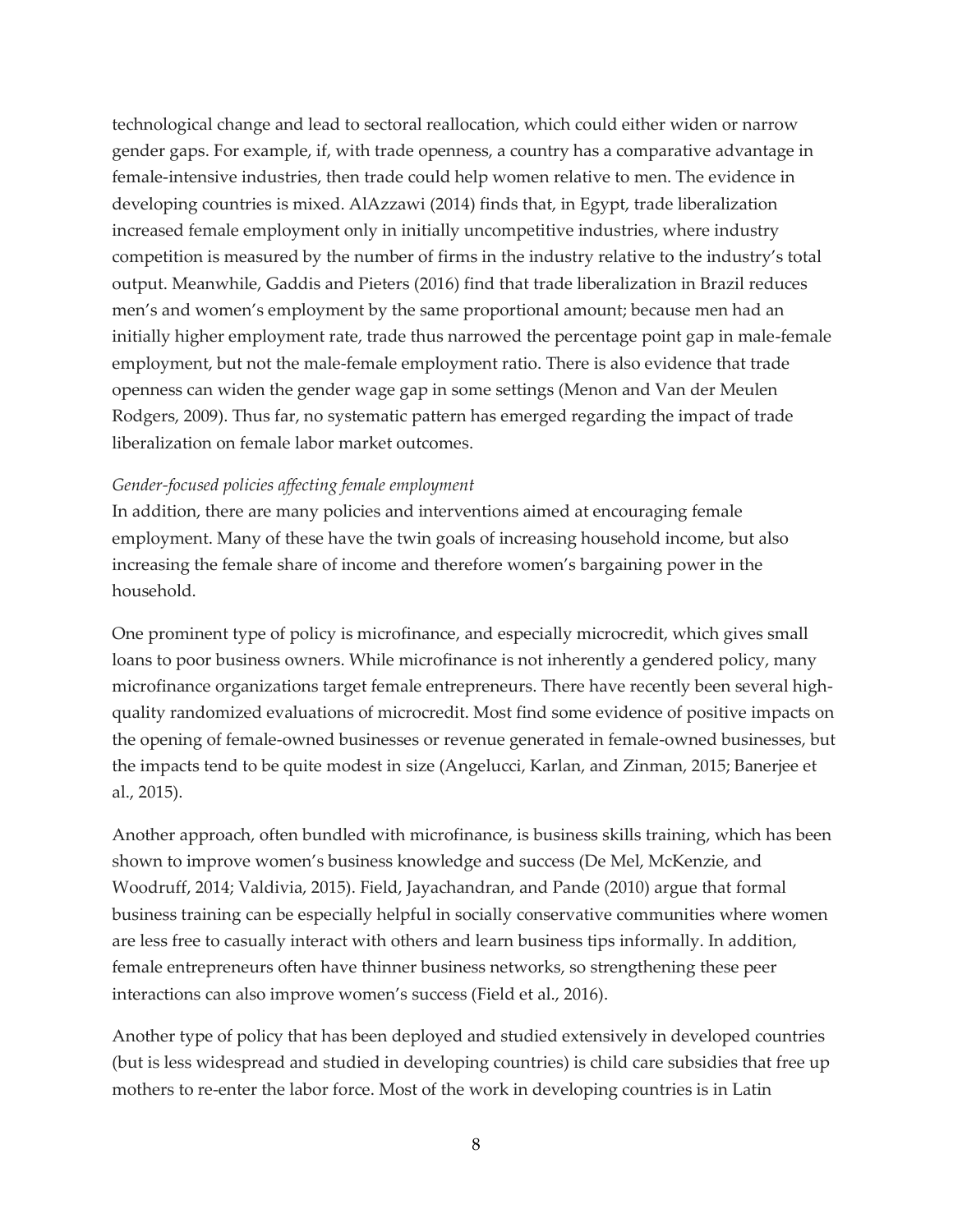America. Barros et al. (2011) find that access to free child-care services in Rio de Janeiro, Brazil, almost doubled the employment rate of mothers who were not working prior to receiving this benefit (from 9 to 17 percent). However, the increase in household income (from both this extensive margin and the intensive margin) was less than the monthly cost of service per child estimated. One would hypothesize that more generous maternity leave policies would also increase female employment, but such policies are rarely in place in developing countries and, in any case, many women work in the informal sector.

Many developing countries have gender-unequal laws and regulations that inhibit female employment such as restrictions on women working night shifts and barriers to women initiating legal proceedings. There is cross-country correlational evidence that lifting these discriminatory laws increases female employment (Gonzales et al., 2015); testing the causal impact of these laws on female employment would be a valuable area for further research.

# **3. Consequences of increased female education and labor supply**

# *3a. Consequences of increased female education*

The increases in education documented in Figure 2 have had wide-ranging consequences on women and their children. We first examine the relationship between women's education and fertility, children's health, and children's education. We then turn to the some limited evidence that women's education affects their own health and well-being.

One of the strongest empirical relationships is between education and early fertility: there is considerable evidence from a wide variety of settings that plausibly exogenous increases in women's education delay fertility. The INPRES school-building program in Indonesia (Breierova and Duflo, 2004), the Universal Primary Education program in Nigeria (Osili and Long, 2008), the elimination of primary schools fees in Uganda (Keats, 2014), and a school subsidy in Kenya (Duflo, Dupas, and Kremer, 2015) all increased education and lowered rates of teen pregnancy. While the variation in these studies is driven by primary education, Ozier (2015) also finds large decreases in teen pregnancy among women just above the test score cutoff for secondary school in Kenya.

The extent to which delays in fertility translate into lower lifetime fertility is more limited. In the Breierova and Duflo (2004) Indonesian sample, the effects of education on a woman's fertility had disappeared by age 25. By contrast, Osili and Long (2008) find that an additional year of schooling induced by the UPE program in Nigeria leads to 0.26 fewer births to a woman by age 25. The long-run evidence comes from Lavy and Zablotsky (2011), who study the effects of the 1963 revocation of a military government that relaxed constraints on schooling for Arab women in Israel. The reform lead to an average of 1.0 additional years of education for girls age 4 to 8 at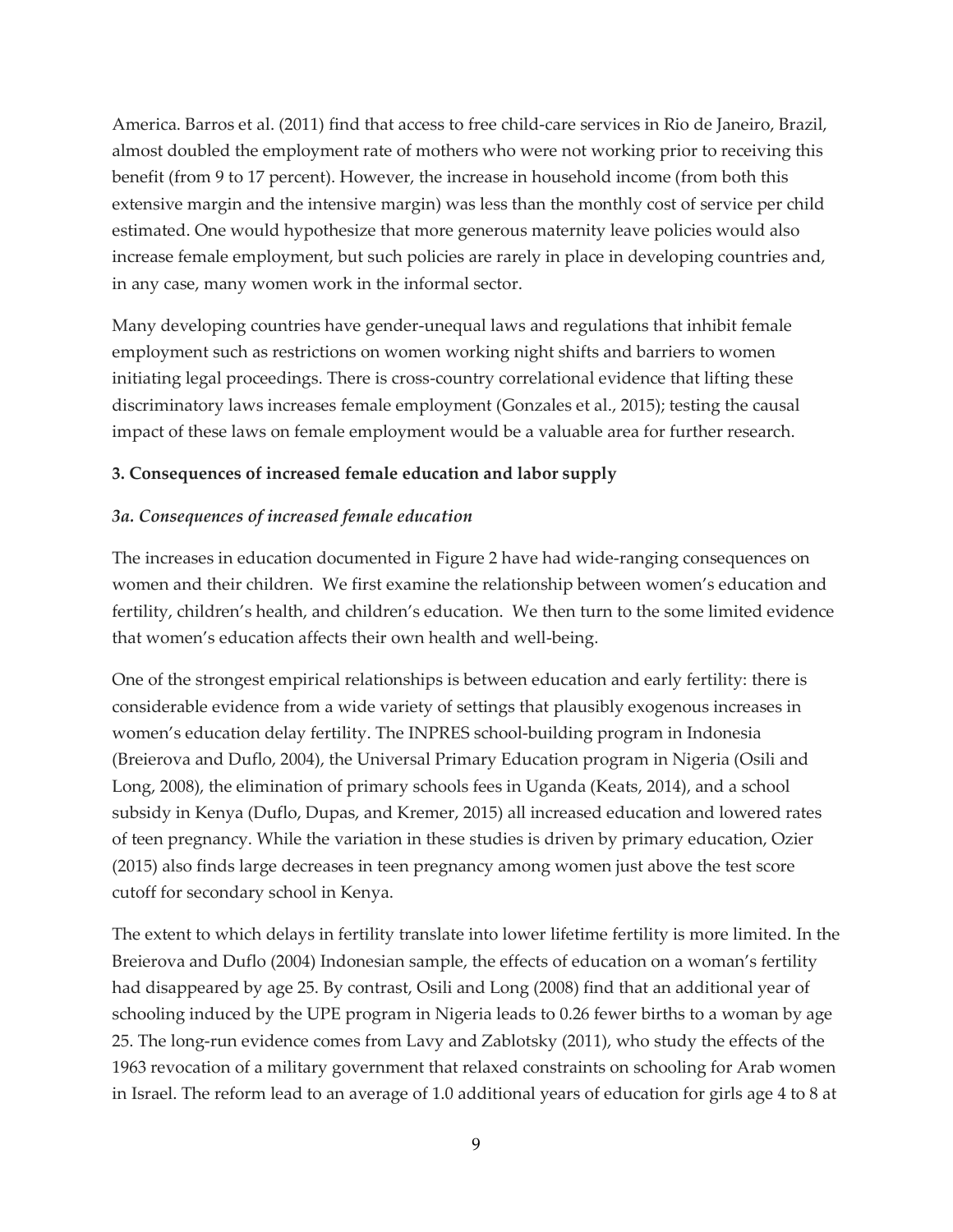the time of the reform and a corresponding 0.68 fewer children over their lives. Thus, it did not appear that education merely postponed fertility in their case.

Several potential mechanisms underlie the relationship between education and fertility. Broadly, education can change women's desired number of children (through exposure to more "liberal" ideals or through an increased opportunity cost of time spent out of the labor force), or allow them to better achieve their desired fertility in environments where women typically end up with more children than they report wanting. While it typically is difficult to cleanly identify one particular channel, there is suggestive evidence that both of these channels are relevant. More educated women report lower desired fertility (Martin 1995, Bongaarts 2010), and the relationship appears causal when examining exogenous variation in women's education in Uganda (Keats, 2014), Sierra Leone (Cannonier and Mocan, 2014), and Arab communities of Israel (Lavy and Zablotsky, 2011). Lavy and Zablotsky argue that the fact that their environment has very low female labor force participation suggests that decreases in desired fertility are not entirely driven by the increased opportunity cost of time spent not working.

Other studies find that better-educated women can come closer to their desired fertility. If women on average desire fewer children than men (Rasul, 2008; Ashraf, Field, and Lee, 2014; Doepke and Kindermann, 2016), then increases in bargaining power due to increased education will lower fertility. Indeed, in the Indonesian context studied by Breierova and Duflo where the woman's own education no longer had an effect on fertility by age 25, increases in her education relative to her husband did still decrease fertility, suggesting a role for household bargaining. Or even if parents agree on the desired number of children, education still appears to increase the effectiveness of contraception methods. Rosenzweig and Schultz (1989) argue that more educated women in the United States are more effective at using complex contraceptive methods, such as the rhythm method, and the relationship between education and contraceptive effectiveness (as measured by the probability of becoming pregnant while using contraception) has persisted in more recent data (Bongaarts 2010).Once these moreeducated women have children, their children are also healthier. Early papers point out that the positive association between women's education and children's health generally statistically survives controls for husband characteristics and household socioeconomic status (Schultz, 1980; Thomas, Strauss, and Henriques, 1990), but not necessarily controls for community level factors (Desai and Alva, 1998) or family background (Wolfe and Behrman, 1987). One possible theory uniting these disparate findings is that the relationship between women's education and children's health depends on the availability of public health infrastructure (Rosenzweig and Schultz, 1982a; Wolfe and Behrman, 1982; Barrera, 1990).

Subsequent studies have isolated exogenous variation in education to confirm that on average a causal relationship exists between mother's education and reductions in child mortality. The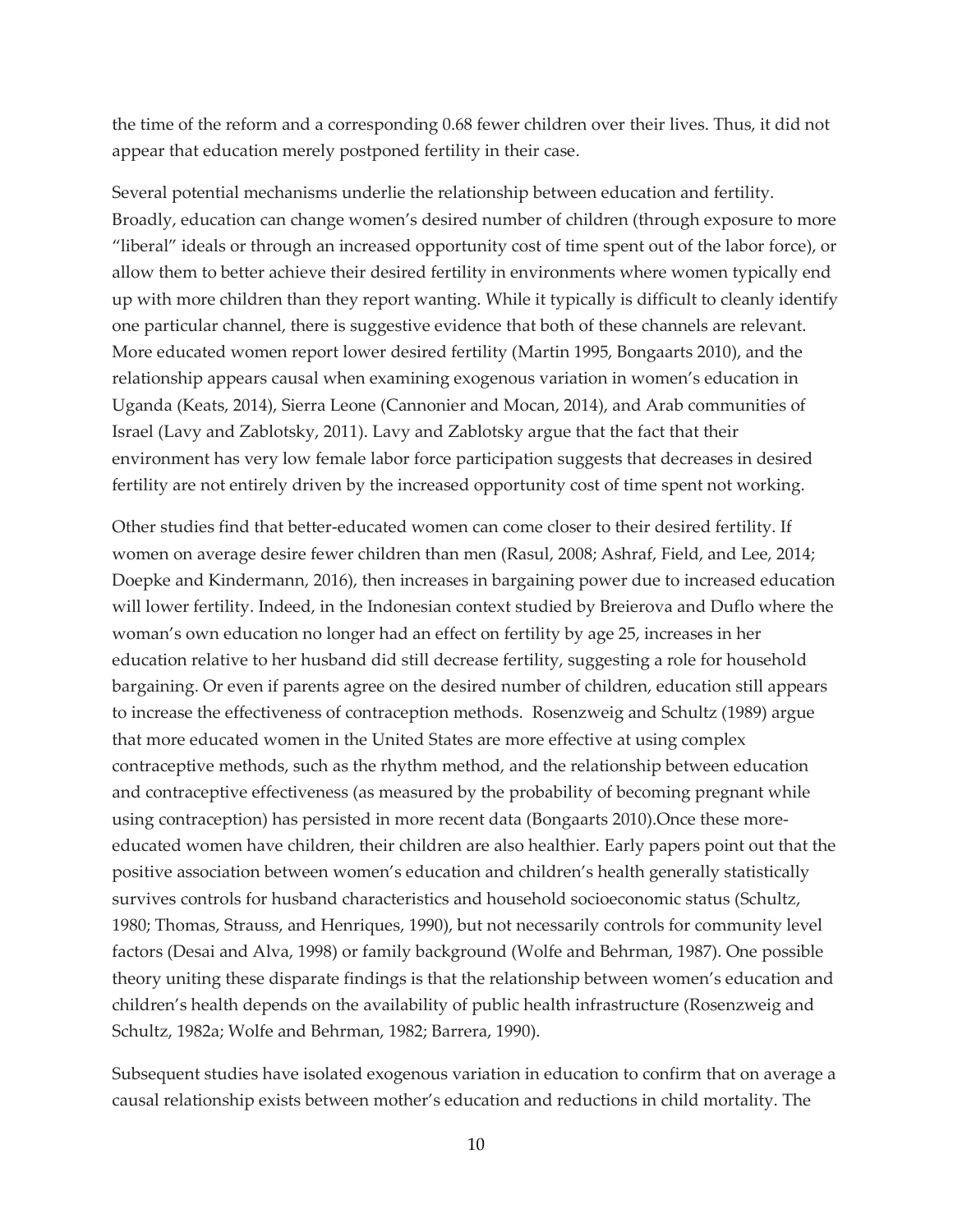relationship appears at many levels of education: primary school in Indonesia (Breierova and Duflo, 2004), junior high schools in Taiwan (Chou et al., 2010), and secondary schools in Zimbabwe (Grépin and Bharadwaj, 2015). Using a different identification strategy to separate intergenerational ability transmission from causal effects of education, Chen and Li (2009) document a relationship between the adoptive mother's education and children's health in China, which persists after controlling for the income of the adoptive family. They find roughly constant marginal effects of education, providing further evidence that increases in mother's education at all levels improves children's health.

Several potential mechanisms underlie these health improvements. Glewwe (1999) points out that educated women in Morocco know more about health, and Thomas, Strauss, and Henriques (1990) further show that in Brazil this correlation can be entirely explained by access to information, such as newspapers and television. Agüero and Bharadwaj (2014) use a 1980 reform that relaxed constraints on black Zimbabweans' access to secondary school to argue that the relationship is causal: education increases a woman's knowledge about how HIV is transmitted. The relationship between mother's education and the use of health inputs is more mixed. Grépin and Bharadwaj (2015) find no evidence that the tendency for mother's education to reduce infant mortality in Zimbabwe is driven by a greater use of preventative health care services. Keats (2014), by contrast, finds that more educated women in Uganda are more likely to immunize their children and finds improvements in child nutrition status but not reductions in child mortality. Güneş (2015) also finds that Turkish women induced to get more education by the 1997 compulsory schooling law increased their use of preventative care and smoked less while pregnant, which led to improved infant health.

There is some, although not considerable, evidence that mother's education improves children's educational outcomes. De Walque (2009) examines the relationship between adoptive parents' and adopted children's schooling in Rwanda. While acknowledging the possibility of selection, de Walque finds that adoptive mothers' education is strongly related to their children's schooling, more so than the biological mother's. Tsai et al. (2011) use the same Taiwanese reform as Chou et al. (2011) to show that exogenous increases in either mother's or father's schooling increased by 10 percent the probability that their child attended a top-6 college. Behrman et al. (1999) and Andrabi et al. (2012) find that the key human capital investment increased by mother's education is not necessarily her children's years of education but rather the amount and quality of teaching she does at home. Andrabi et al. (2012) instrument mother's education in Pakistan with the availability of a girls' school in her hometown, arguing that the fact that the presence of a girls' school does not affect a mother's education if it was built after she had passed primary school age. They find that children of mothers with some education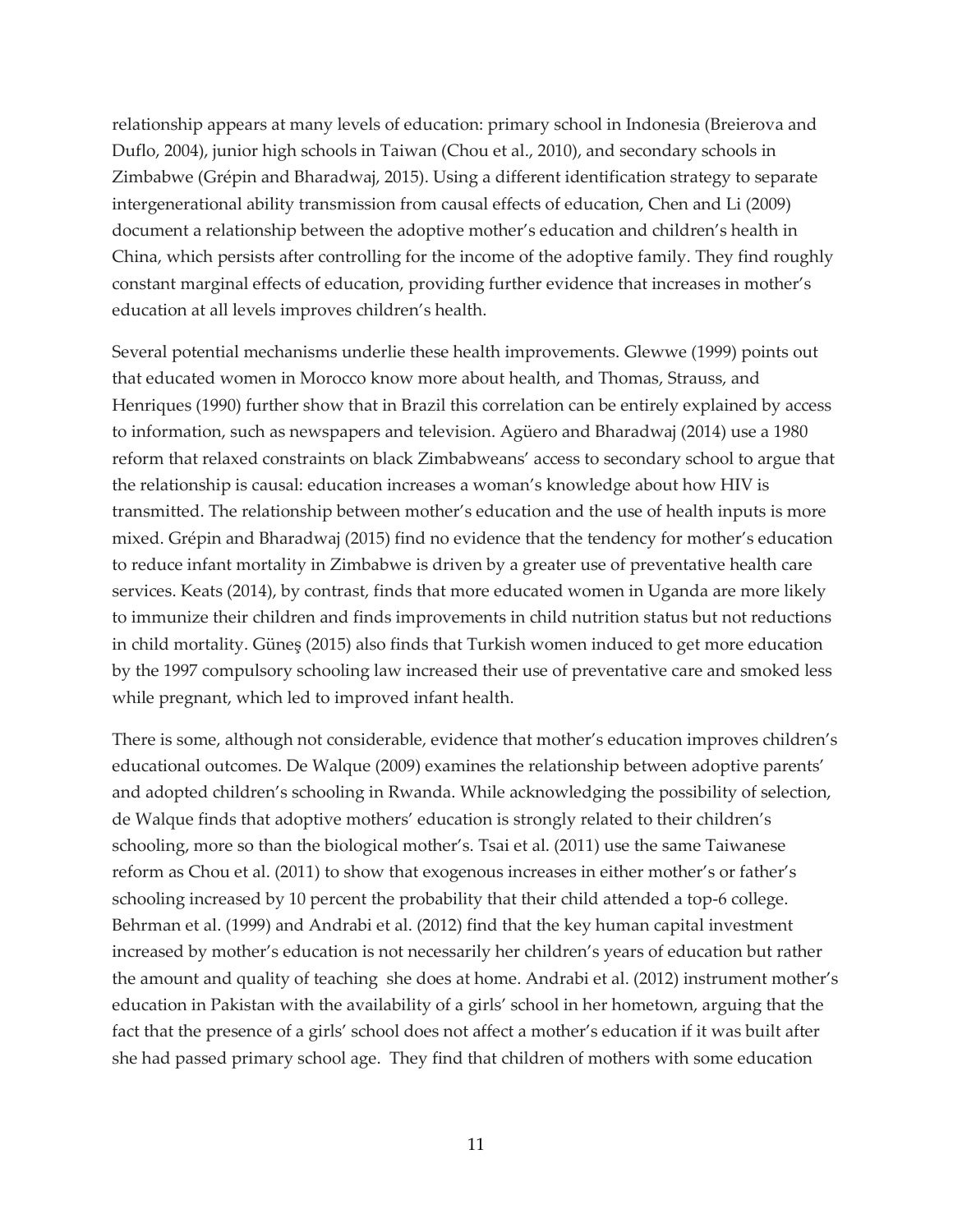spend 72 more minutes per day in educational activities at home than those whose mothers have no education and as a result have higher tests scores.

The evidence on the relationship between women's education and their own health is also more limited. Bhalhotra and Cochrane (2013) show that exogenous increases in education decrease maternal mortality in Nigeria and Zimbabwe but not Kenya. De Neve et al. (2015) find that exogenous increases in secondary schooling decrease HIV risk in Botswana, and they find particularly large effects for women: an additional year of schooling reduces the cumulative risk of HIV by 11.6 percentage points. Cannonier and Mocan (2014) further show that education increases the probability that a woman has been tested for HIV.

Delayed marriage is another potential effect of female education. There is some evidence pointing to such an effect, although this phenomenon does not appear to be universal. Breierova and Duflo (2004) find that an additional year of education in Indonesia delays marriage by an average of 0.38 years. Duflo, Dupas, and Kremer (2015) also find that schooling delays marriage. By contrast, Keats (2014), Erten and Keskin (forthcoming), and Lavy and Zablotzky (2011) find no effect of education on marriage timing in Uganda, and among Arab women in Israel, respectively. The fact that the relationship between education and fertility is more widespread than the relationship between education and marriage timing is unsurprising, given that the latter hinges on marriage market responses, such as the extent to which potential husbands are also treated by the education reform (which would depend on age gaps between spouses and whether boys were affected by a particular education reform). Relatedly, the evidence on whether women entering the marriage market with exogenously more education marry more educated husbands is also mixed: Keats (2014) and Erten and Keskin (2016) find no effects on husband's education in Uganda and Turkey, respectively, while Lavy and Zablotzky (2011) do find evidence of increases in husband's education among their Israeli Arab sample.

Education can also change a woman's status within her household. Thomas (1990) points out that women's education displays a stronger correlation with daughters' health than sons', consistent with a relationship between women's education and bargaining power and mothers favoring daughters more or disfavoring them less than fathers do. Other studies, however, find a limited role for education in increasing a woman's bargaining power, as proxied by selfreported participation in household decisions (Andrabi, Das, and Khwaja, 2012; Keats, 2014). Erten and Keskin (2015) show that women induced to get more education by the Turkish reform face greater incidence of psychological violence or financial control, but the same rates of physical and sexual violence, as women with less education. Given that these women were also more likely to work outside the home, Erten and Keskin interpret these results in light of an instrumental violence model where men use coercion to capture women's wages.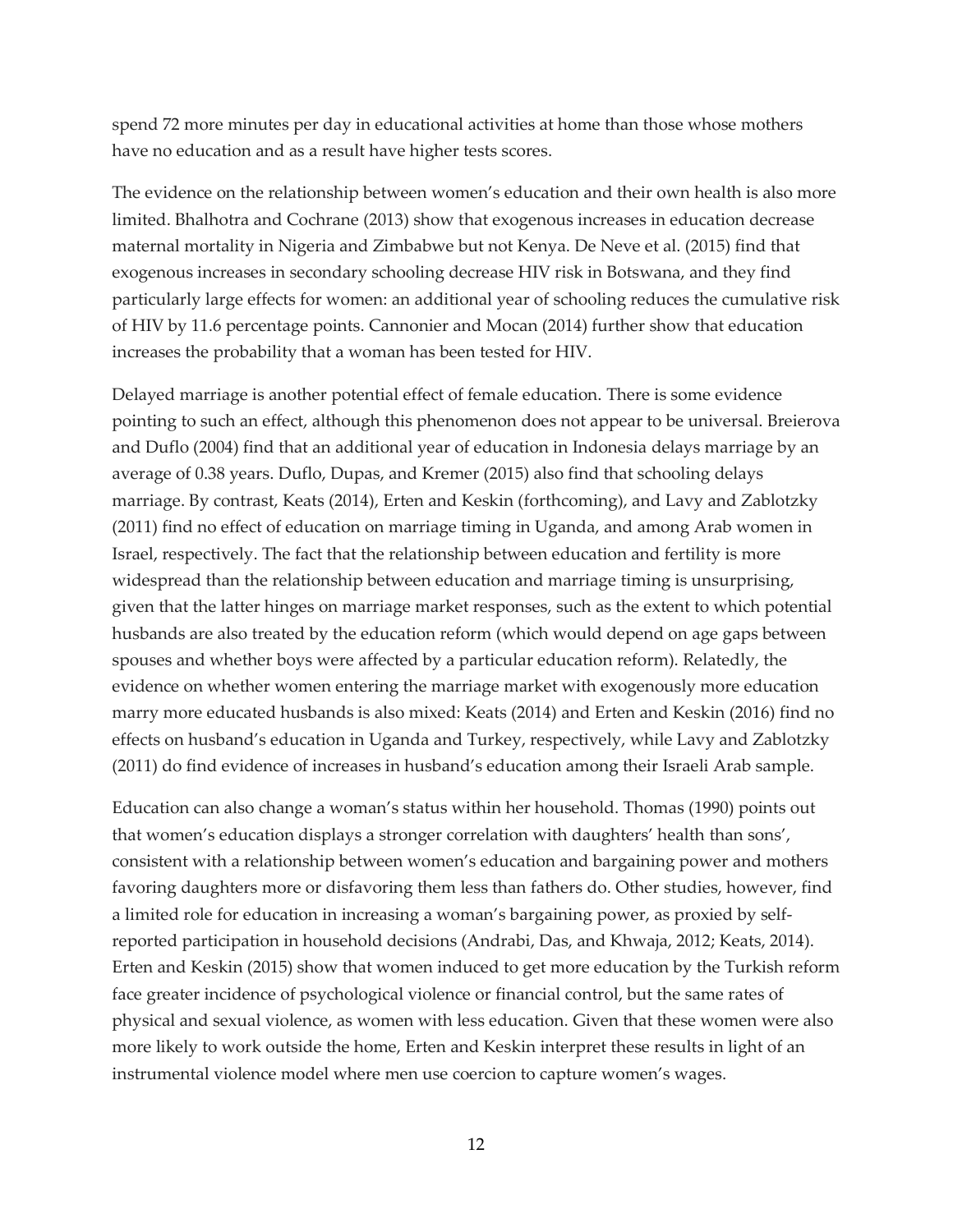Finally, it has been hypothesized that education can increase women's "liberal" beliefs in realms such as gender equality. The evidence here is again mixed. Plausibly exogenous increases in education reduce acceptance of domestic violence in Sierra Leone (Cannonier and Mocan, 2014) and Kenya (Friedman et al., 2011) but has no effect in Turkey (Erten and Keskin, 2015). Gulesci and Meyersson (2013) find that the same Turkish reform studied by Erten and Keskin does lead to lower measured religiosity, such as a lower likelihood of wearing a headscarf. Friedman et al. (2011) further find that education increased political knowledge and reduced acceptance of political authority, but did not lead to corresponding increases in perceived efficacy or participation in community-level political events.

## *3b. Consequences of increased job availability*

The increased job opportunities for women in developing countries caused by sectoral shifts and trade openness have also had large effects on women's lives. These work opportunities increase the opportunity cost of marriage and childbearing, and indeed, we begin by documenting evidence that job opportunities lead women to delay marriage and fertility. These job opportunities also presumably increase women's outside options, and we accordingly present evidence that women's bargaining power and investments in children indeed increase. We then conclude by pointing out some potential negative consequences of job availability in women's lives, namely, reduced leisure and increased rates of domestic violence.

Jensen (2012) reports the results of an experiment that sent business process outsourcing (BPO) recruiters to rural villages in India. After three years of recruiting services, women in treatment villages between ages 15 and 21 at the baseline were 5 to 6 percentage points less likely to be married or have had their first child. He also documents evidence that knowledge of these job opportunities changed aspirations: women also reported greater desire to continue working after marriage and children.

Heath and Mobarak (2015) show that lower-skilled garment sector jobs in Bangladesh have had similar effects. They examine marriage and fertility rates in villages in Bangladesh after a garment factory opened within commuting distance, estimating that the median exposure to the garment industry in their sample had led to a 28 percent decrease in the probability that an unmarried girl marries and a 29 percent decrease in the probability of first birth. Sivansankaran (2014) demonstrates that textile factories in India had similar effects. She finds that plausibly random increases in employment duration from exposure to a fixed-term contract (versus a daily contract) lead to later marriage and increases in the likelihood that a girl had a say in choosing her husband.

Jobs for women have also led to increased investment in girls' human capital. One potential mechanism is that jobs raise the return to girls and their human capital. Early evidence for this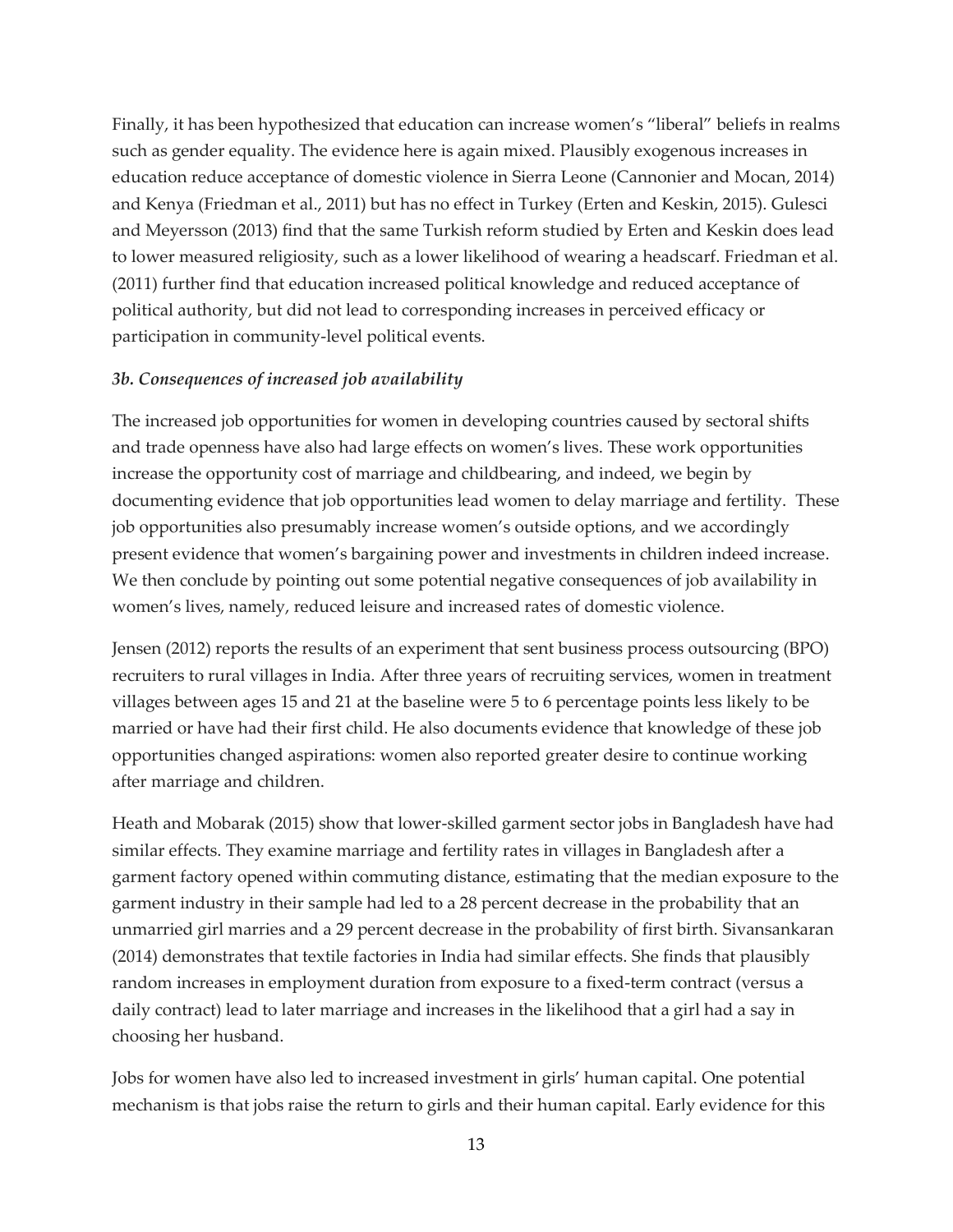hypothesis comes from Rosenzweig and Schultz (1982b), who document that girls' survival rates are higher in Indian districts in which expected female labor supply is greater. Jensen (2012) finds that younger girls (aged 5 to 11) in villages newly aware of business process outsourcing jobs were better nourished and more likely to be enrolled in school. Heath and Mobarak (2015) also find that the opening of garment factories led to increases in girls' education. They argue that garment sector jobs reward basic numeracy and literacy, and point out that the fact that they find education gains among girls whose mother or older sister never worked outside the home indeed suggests that these effects are not due solely to income or time-reallocation effects.

Improved bargaining power is another mechanism linking job opportunities for women to human capital investments in girls, by allowing a woman to direct resources to goods for which she has a stronger preference than other household members. A seminal paper by Duflo (2003) shows that unearned income given to women improves girls' health, and several subsequent papers have shown that the same intuition holds for (potential) earned income. Intrahousehold bargaining models point out that jobs that improve a woman's outside options increase her bargaining power, even if she doesn't take up the job herself. Indeed, Qian (2008) finds that counties in China that grow tea – which women have a comparative advantage in harvesting given the fine motor skills required -- displayed greater survival rates of female children after post-Mao agricultural reforms raised the value of agricultural production. Consistent with an intrahousehold bargaining model in which mothers have a stronger preference for equalizing spending on sons and daughters, she also finds that while increasing potential female income increases education of both genders, increasing potential male income decreases girls' education. Majlesi (2016) also finds that positive shocks to female labor demand – such as those from increased access to export markets -- in Mexico increase women's participation in household decisions and improve children's health.

By comparing workers to non-workers in the same labor market, other papers present evidence that working itself further increases a woman's bargaining power and children's health. Atkin (2009) exploits variation in the number of factory jobs available at the age when women in Mexico can leave school, showing that this availability predicts whether they are working later in life. Women induced to work by jobs available at school-leaving age have children that are one standard deviation taller than other women, and also display greater participation in household decisions. Such improvements could come because earnings potential increases with experience, or because working itself increases a woman's willingness or ability to bargain. Anderson and Eswaran (2009) argue further that working outside the home (versus inside the home or on a husband's farm) can improve a woman's outside option if it requires some irreversible investment, such as building a poultry shed in the rural Bangladeshi context they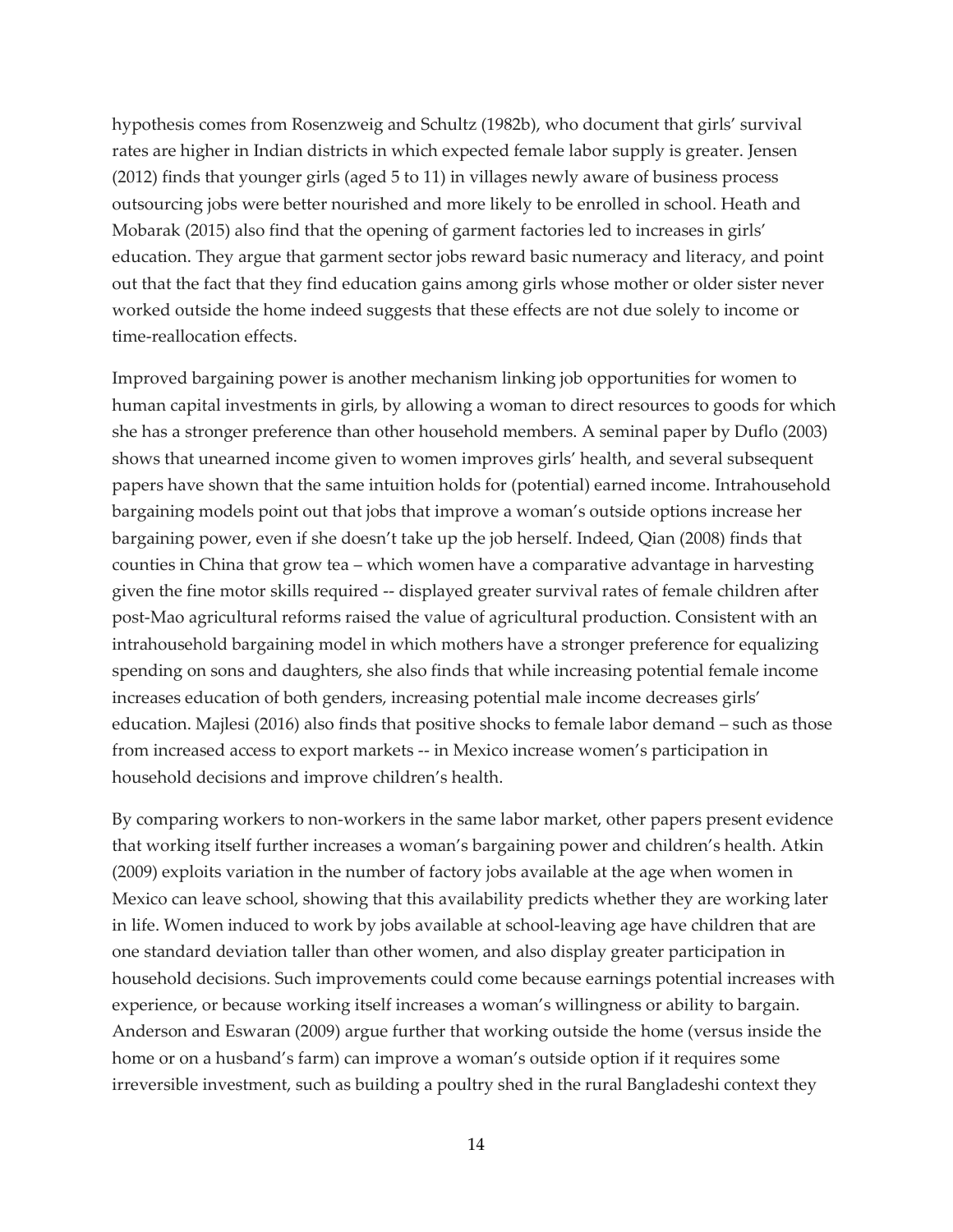study. They indeed find that women induced to work by rainfall or health shocks are also more likely to participate in household decisions.

Despite evidence of these positive effects, the net effect of job availability on women's welfare remains ambiguous, because relatively less is known about potential negative consequences of labor supply. One concern is reduced leisure time. Thus, while there is evidence that women's labor supply increases men's (Skoufias, 1993; Newman, 2002) and children's (Skoufias, 1997) time in housework, these increases may not compensate for women's entire increased labor supply, especially if there are strong social norms that women do most or all of the housework. Indeed, Skoufias (1993) finds that increased female wages decrease women's leisure time. By contrast, Newman (2002) finds that women in an area of Ecuador where the cut flower industry has expanded do less housework relative to women in an otherwise similar control area, while men do more housework. Since Newman finds that overall female labor supply is not higher in flower areas (but women do work in better-paying jobs), she argues that her findings are driven by women's increased bargaining power.

Another potential negative consequence of job availability for women is intimate partner violence. While standard bargaining models predict that an improved outside option allows a household member to demand better outcomes (such as less violence), certain extensions predict that when violence is used as a tool in bargaining, a better bargaining position for women can indeed lead to more violence. Eswaran and Malhotra (2011) formalize such a model, which predicts that women with low bargaining power face a low risk of violence because the mere threat of violence allows the husband to get his way. But if women gain power, the husband does need to use actual violence to get his way. Heath (2014) finds descriptive evidence in line with this model. The greater prevalence of violence among women who work outside the home in Bangladesh is entirely driven by women with very low education or a young age at marriage, whom she argues are exactly the women whose baseline bargaining power is low, and are thus at increased risk of violence when beginning work in the Eswaran and Malhotra framework.

Causal evidence on this relationship is relatively limited and has mixed findings (in line with the theoretically ambiguous relationship in bargaining models). Potential psychological mechanisms also yield theoretically ambiguous predictions. Psychological backlash – men feel threatened and lash out when their women gain economic independence – could increase violence when women begin working (Gelles, 1972), whereas increased total household income from women's wage can reduce economic stress, which tends to lead to violence (Ellsberg et al., 1999; Martin et al., 1999). Krishnan et al. (2010) examine panel data in Bangalore, India and show that women who begin working between rounds face 80% higher odds of domestic violence compared to women who did not begin working. Chin (2012) and Luke and Munshi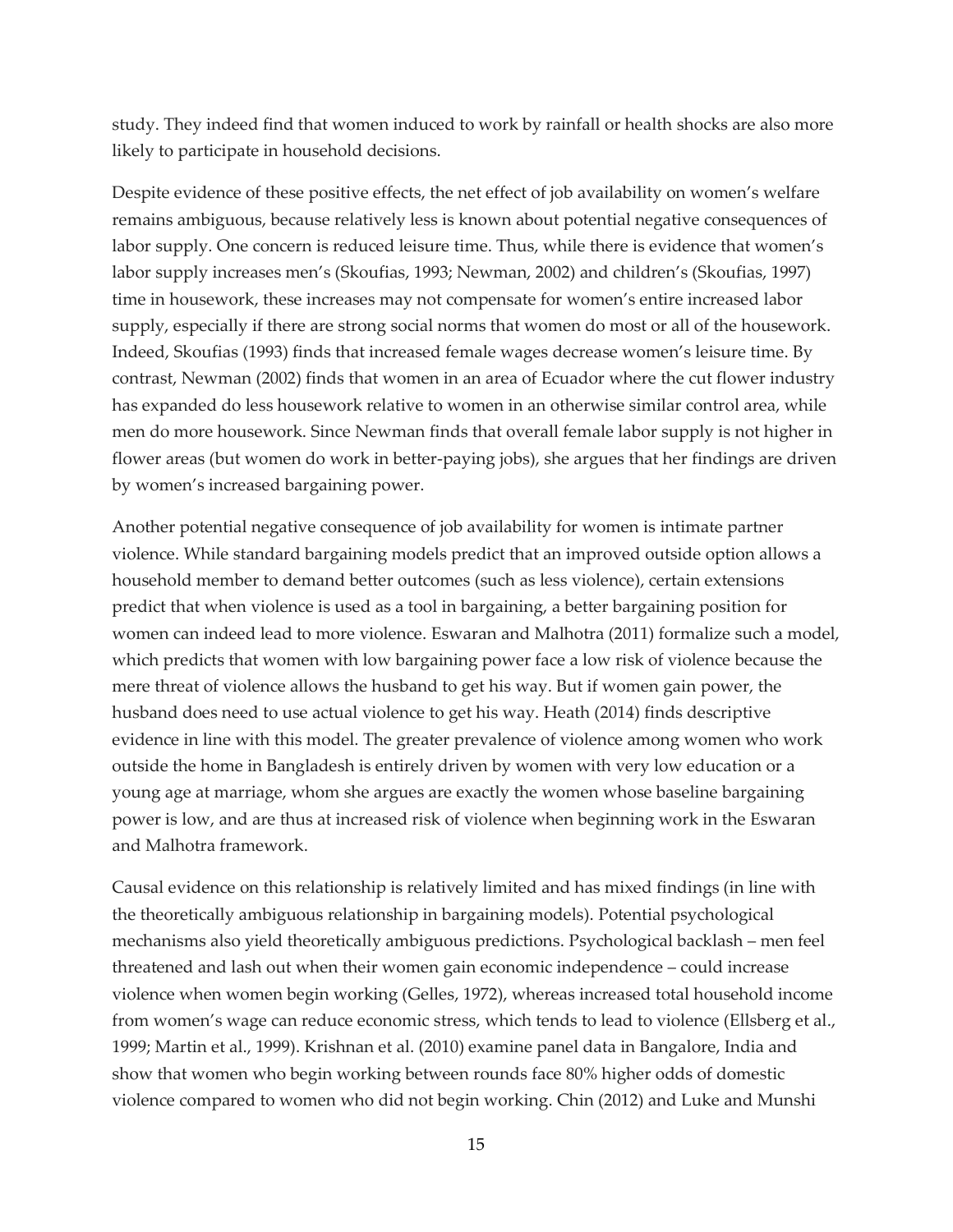(2012) look at temporary changes to women's employment induced by weather shocks in India. While Chin (2012) finds that women induced to work by rainfall shocks that favor female crops face less violence, Luke and Munshi (2011) find that women on tea plantations face greater violence when their income increases, arguing that the resulting shift in resources towards the woman can prompt conflict. Chin proposes "exposure reduction" – the fact that women working spend less time in proximity with their husbands – as a potential mechanism going in the opposite direction and argues that the fact that she finds effects among women with negligible compensation whose husbands don't work in agriculture is evidence for this channel.

#### **4. Conclusion**

We have documented two trends in developing countries over the past thirty years: rising female education levels and rising female labor force participation. We argue that these trends are interrelated, with gains in female education contributing to the increases in female labor force participation. As a result, even though most countries are on the downward-sloping part of the U-shaped female labor supply curve, the curve has shifted upwards enough that female labor supply has increased even in a majority of low-income countries. As economic conditions continue to change in ways that promote female labor supply – both directly, as countries enact policies to end legal discrimination against female workers or reduce the time cost of home production and childcare, and indirectly, as reductions in trade costs accelerate the shift away from brawn-based activities to light manufacturing or services – a fruitful area of future research will be to document the additional effects of these new policies on female labor supply.

This chapter also discussed the effects of increased education and employment on the lives of women and their children. There is considerable evidence of outcomes that both benefit women and achieve policy-relevant goals. In particular, both education and labor force participation have been shown to delay fertility and lead to healthier children once a woman does have children. However, effects over the life course (such as completed fertility) or that depend on general equilibrium adjustments (such as the timing of marriage or partner choice) are less clearly established and probably context-dependent. A valuable area for future research would be to characterize the factors that determine the heterogeneity in these relationships. Less is also known about potential negative consequences of labor supply on women, such as decreased leisure or increased domestic violence. More research in this area too will ideally help in the design of policies that allow women and society at large to enjoy the benefits of increased job opportunities while minimizing the potential costs.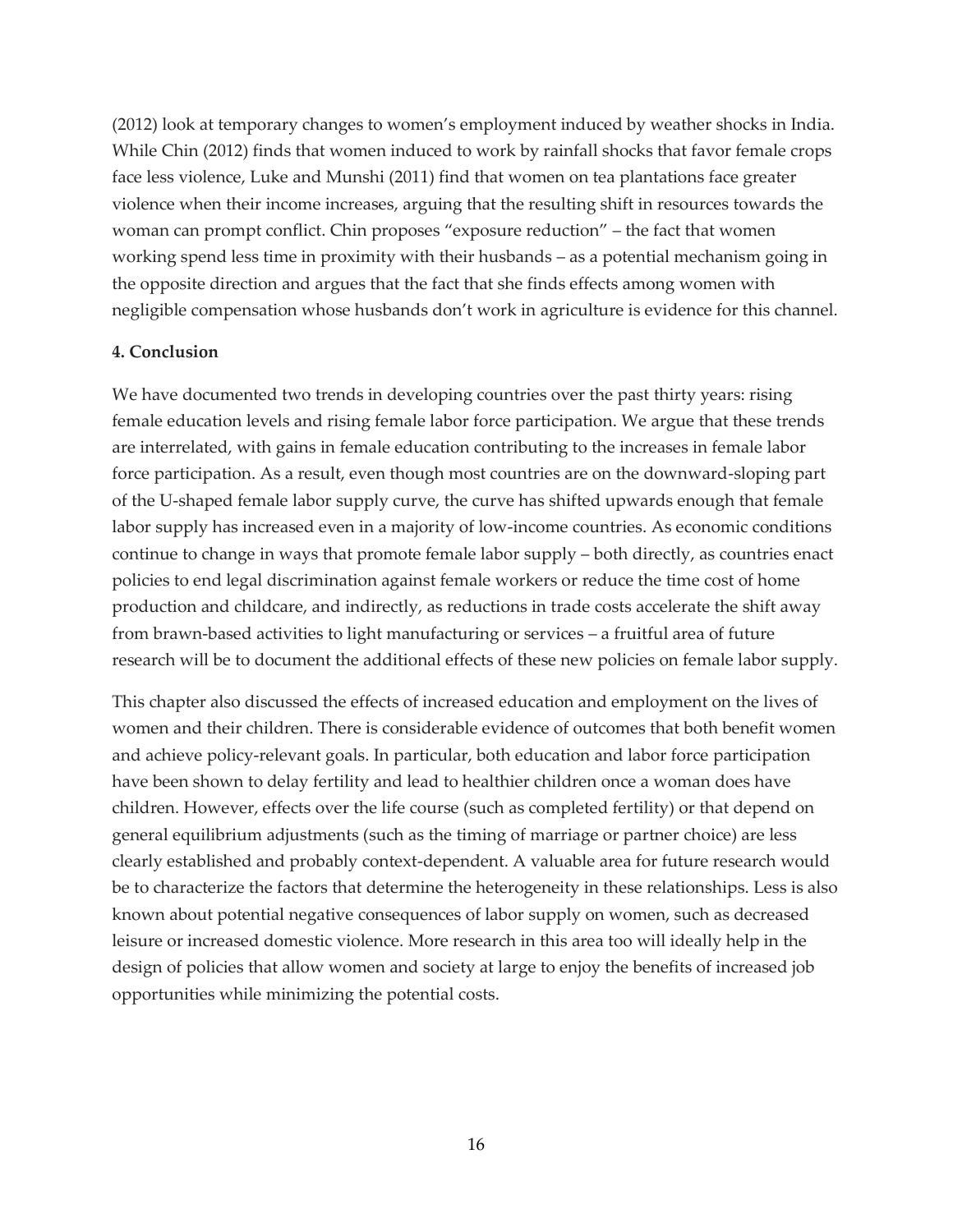# **References**

Adukia, Anjali. "Sanitation and Education." *American Economic Journal: Applied Economics*, forthcoming.

Agüero, Jorge M., and Prashant Bharadwaj. "Do the More Educated Know More about Health? Evidence from Schooling and HIV Knowledge in Zimbabwe." *Economic Development and Cultural Change* 62, no. 3 (2014): 489–517.

AlAzzawi, Shireen. "Trade Liberalization, Industry Concentration and Female Workers: The Case of Egypt." *IZA Journal of Labor Policy* 3, no. 1 (2014): 1.

Anderson, Siwan, and Mukesh Eswaran. "What Determines Female Autonomy? Evidence from Bangladesh." *Journal of Development Economics* 90, no. 2 (2009): 179–191.

Andrabi, Tahir, Jishnu Das, and Asim I. Khwaja. "What Did You Do All Day? Maternal Education and Child Outcomes." *Journal of Human Resources* 47, no. 4 (2012): 873–912.

Angelucci, Manuela, Dean Karlan, and Jonathan Zinman. "Microcredit Impacts: Evidence from a Randomized Microcredit Program Placement Experiment by Compartamos Banco." *American Economic Journal: Applied Economics* 7, no. 1 (2015): 151–182.

Ashraf, Nava, Erica Field, and Jean Lee. "Household bargaining and excess fertility: an experimental study in Zambia." *The American Economic Review* 104, no. 7 (2014): 2210-2237.

Atkin, David. "Working for the future: Female factory work and child health in mexico." Unpublished Manuscript, Yale University (2009).

Baird, Sarah, Craig McIntosh, and Berk Ozler. "When the money runs out: do cash transfers have sustained effects on human capital accumulation?." Mimeo, (2016).

Banerjee, Abhijit, Esther Duflo, Rachel Glennerster, and Cynthia Kinnan. "The Miracle of Microfinance? Evidence from a Randomized Evaluation." *American Economic Journal: Applied Economics* 7, no. 1 (2015): 22–53.

Barrera, Albino. "The Role of Maternal Schooling and Its Interaction with Public Health Programs in Child Health Production." *Journal of Development Economics* 32, no. 1 (1990): 69–91.

Barros, Ricardo, Pedro Olinto, Trine Lunde, and Mirela Carvalho. "The Impact of Access to Free Childcare on Women's Labor Market Outcomes: Evidence from a Randomized Trial in Low-Income Neighborhoods of Rio de Janeiro." Paper presented at the World Bank Economists' Forum, 2011.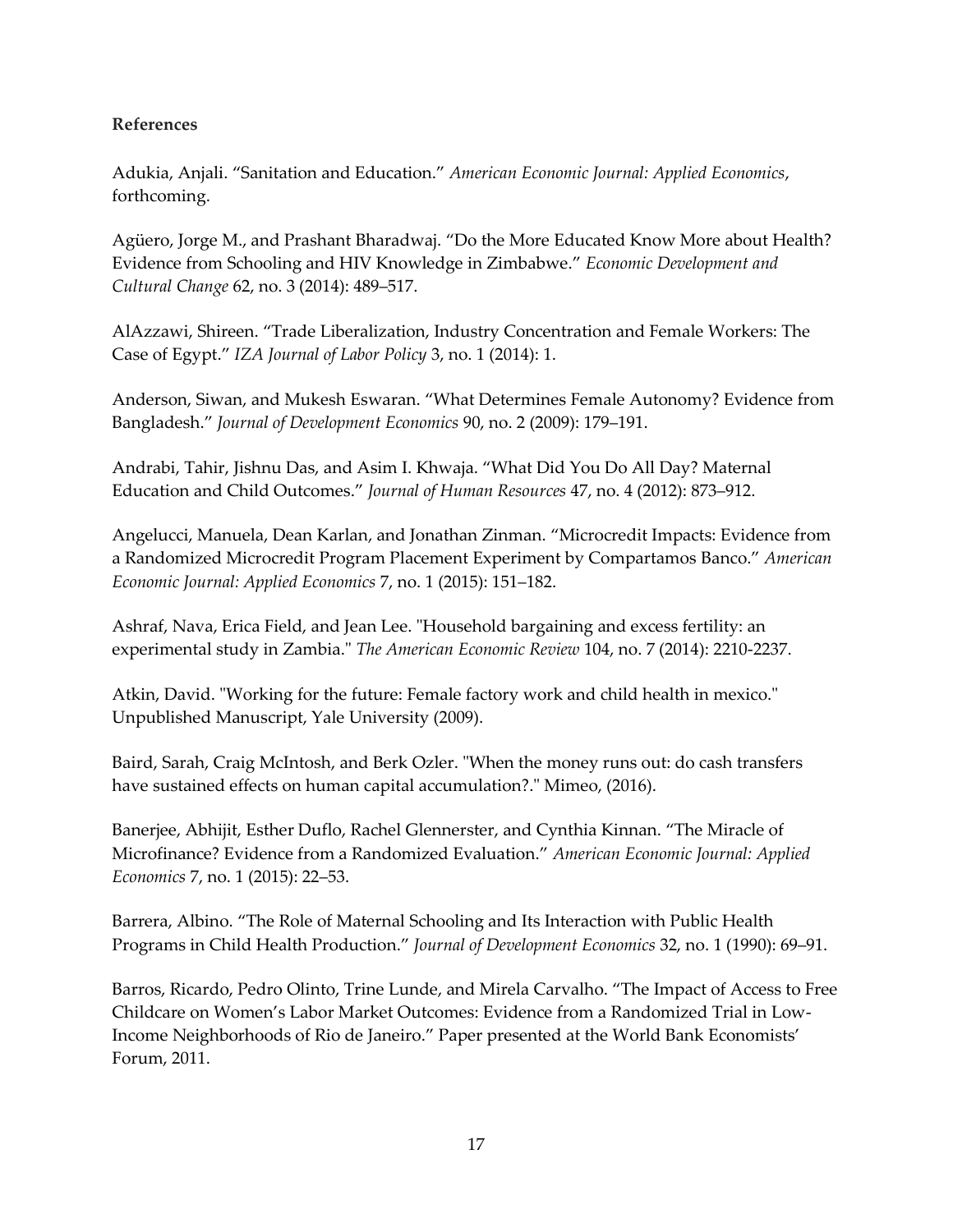Beaman, Lori, Esther Duflo, Rohini Pande, and Petia Topalova. "Female Leadership Raises Aspirations and Educational Attainment for Girls: A Policy Experiment in India." *Science* 335, no. 6068 (2012): 582–586.

Becker, Gary S. *The Economics of Discrimination*. Chicago: University of Chicago Press, 1957.

Behrman, Jere R., Andrew D. Foster, Mark R. Rosenweig, and Prem Vashishtha. "Women's schooling, home teaching, and economic growth." Journal of political Economy 107, no. 4 (1999): 682-714.

Bhalhotra Sonia, and Damian Clarke "Educational Attainment and Maternal Mortality" Background paper for the UNESCO Education for All Global Monitoring Report 2013/4 (2013).

Black, Sandra E., and Elizabeth Brainerd. "Importing Equality? The Impact of Globalization on Gender Discrimination." *Industrial & Labor Relations Review* 57, no. 4 (2004): 540–559.

Bongaarts, John. "The Causes of Educational Differences in Fertility in Sub-Saharan Africa." *Vienna Yearbook of Population Research* 2010: 31–50.

Boserup, Ester. "Women's Role in Economic Development." London: George Allen and Universe, 1970.

Breierova, Lucia, and Esther Duflo. "The Impact of Education on Fertility and Child Mortality: Do Fathers Really Matter Less Than Mothers? (No. w10513)." National Bureau of Economic Research, 2004.

Burde, Dana, and Leigh Linden. "Bringing Education to Afghan Girls: A Randomized Controlled Trial of Village-Based Schools." *American Economic Journal: Applied Economics* 5, no. 3 (2013): 27–40.

Cannonier, Colin, and Naci Mocan. "Empowering Women Through Education: Evidence from Sierra Leone." Mimeo, (2012).

Chen, Yuyu, and Hongbin Li. "Mother's Education and Child Health: Is There a Nurturing Effect?" *Journal of Health Economics* 28, no. 2 (2009): 413–426.

Chin, Yoo-Mi. "Male Backlash, Bargaining, or Exposure Reduction? Women's Working Status and Physical Spousal Violence in India." *Journal of Population Economics* 25, no. 1 (2012): 175–200.

Chou, Shin-Yi, Jin-Tan Liu, Michael Grossman, and Ted Joyce. "Parental Education and Child Health: Evidence from a Natural Experiment in Taiwan." *American Economic Journal: Applied Economics* 2, no. 1 (2010): 63.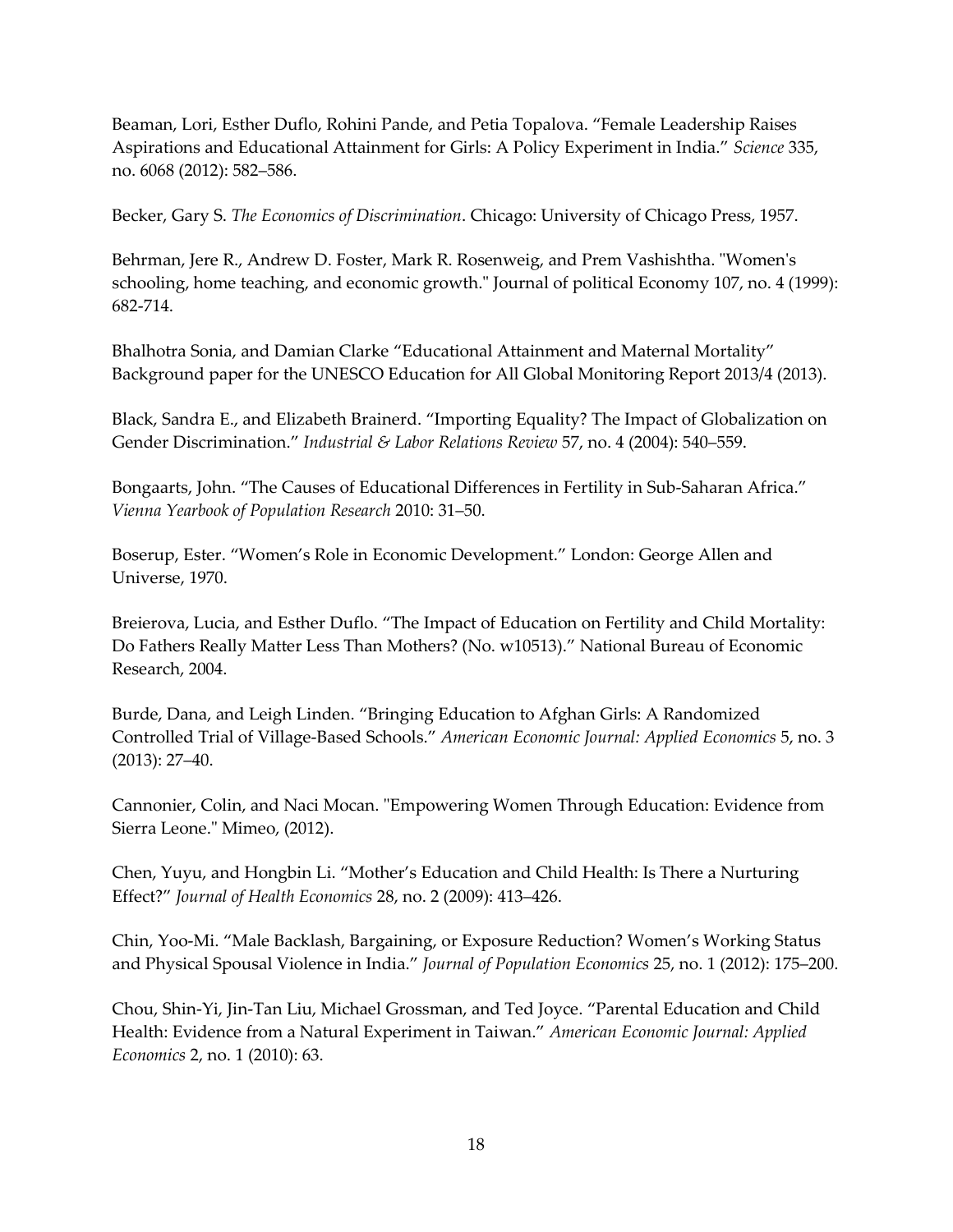De Mel, Suresh, David McKenzie, and Christopher Woodruff. "Business Training and Female Enterprise Start-Up, Growth, and Dynamics: Experimental Evidence from Sri Lanka." *Journal of Development Economics* 106, no. 1 (2014): 199–210.

De Neve, Jan-Walter, Günther Fink, S. V. Subramanian, Sikhulile Moyo, and Jacob Bor. "Length of secondary schooling and risk of HIV infection in Botswana: evidence from a natural experiment." The Lancet Global Health 3, no. 8 (2015): e470-e477.

De Walque, Damien. "Parental Education and Children's Schooling Outcomes: Evidence from Recomposed Families in Rwanda." *Economic Development and Cultural Change* 57, no. 4 (2009): 723–746.

Deininger, Klaus, Aparajita Goyal, and Hari Nagarajan. "Women's Inheritance Rights and Intergenerational Transmission of Resources in India." *Journal of Human Resources* 48, no. 1 (2013): 114–141.

Desai, Sonalde, and Soumya Alva. "Maternal Education and Child Health: Is There a Strong Causal Relationship?" *Demography* 35, no. 1 (1998): 71–81.

Doepke, Matthias, and Fabian Kindermann. "Bargaining over Babies: Theory, Evidence, and Policy Implications." (No. w22072). National Bureau of Economic Research, 2016.

Duflo, Esther. "Grandmothers and granddaughters: old‐age pensions and intrahousehold allocation in South Africa." *The World Bank Economic Review* 17, no. 1 (2003): 1-25.

Duflo, Esther, Pascaline Dupas, and Michael Kremer. "Education, HIV, and Early Fertility: Experimental Evidence from Kenya." *American Economic Review* 105, no. 9 (2015): 2757–2797.

Ellsberg, Mary C., Rodolfo Pena, Andres Herrera, Jerker Liljestrand, and Anna Winkvist. "Wife Abuse among Women of Childbearing Age in Nicaragua." *American Journal of Public Health* 89, no. 2 (1999): 241–244.

Erten, Bilge, and Pinar Keskin. "For Better or for Worse?: Education and the Prevalence of Domestic Violence in Turkey." *American Economic Journal: Applied Economics*, (Forthcoming).

Eswaran, Mukesh, and Nisha Malhotra. "Domestic Violence and Women's Autonomy in Developing Countries: Theory and Evidence." *Canadian Journal of Economics/Revue canadienne d'économique* 44, no. 4 (2011): 1222–1263.

Field, Erica, and Attila Ambrus. "Early Marriage, Age of Menarche, and Female Schooling Attainment in Bangladesh." *Journal of Political Economy* 116, no. 5 (2008): 881–930.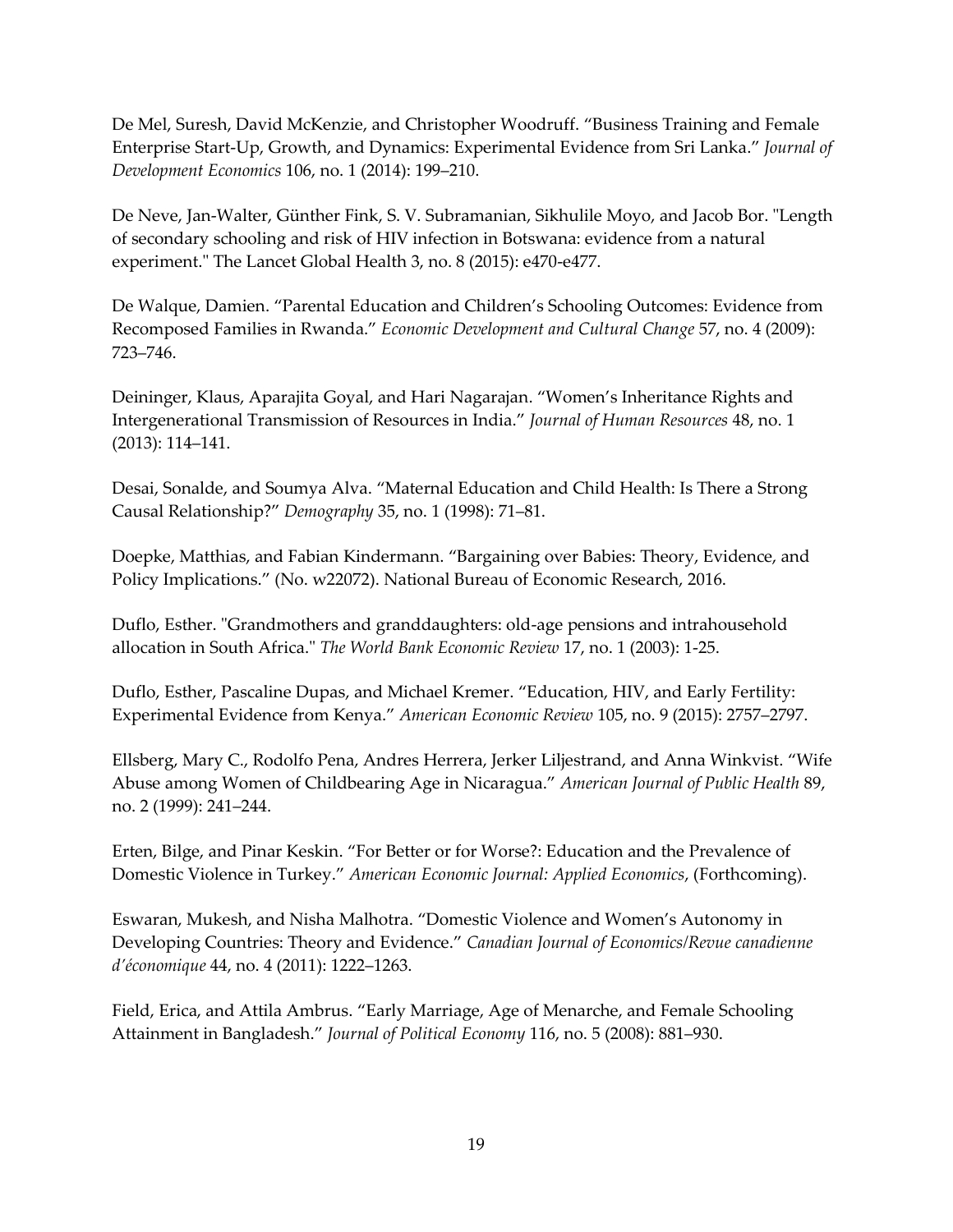Field, Erica, Seema Jayachandran, and Rohini Pande. "Do Traditional Institutions Constrain Female Entrepreneurship? A Field Experiment on Business Training in India." *American Economic Review Papers and Proceedings* 100, no. 2 (2010): 125–129.

Field, Erica, Seema Jayachandran, Rohini Pande, and Natalia Rigol. "Friendship at Work: Can Peer Effects Catalyze Female Entrepreneurship?" *American Economic Journal: Economic Policy* 8, no. 2 (2016): 125–153.

Friedman, Willa, Michael Kremer, Edward Miguel, and Rebecca Thornton. "Education as Liberation?" (No. w16939). National Bureau of Economic Research, 2011.

Gaddis, Isis, and Janneke Pieters. "The Gendered Labor Market Impacts of Trade Liberalization: Evidence from Brazil." *Journal of Human Resources* (2016).

Gelles, Richard J. "The Violent Home: A Study of Physical Aggression between Husbands and Wives." Beverly Hills: Sage Publications. 1972.

Glewwe, Paul. "Why Does Mother's Schooling Raise Child Health in Developing Countries? Evidence from Morocco." *Journal of Human Resources* 34, no.1, (1999): 124–159.

Goldin, Claudia. "The U-Shaped Female Labor Force Function in Economic Development and Economic History." In *Women's Human Capital and Economic Development*, edited by T. P. Schultz.Chicago University of Chicago Press, 1995: 61-90.

Gonzales, Christian, Sonali Jain-Chandra, Kalpana Kochhar, and Monique Newiak. "Fair Play: More Equal Laws Boost Female Labor Force Participation." IMF Staff Discussion Note, December 2015.

Grépin, Karen A., and Prashant Bharadwaj. "Maternal Education and Child Mortality in Zimbabwe." *Journal of Health Economics* 44 (2015): 97–117.

Gulesci, Selim, and Erik Meyersson. "For the Love of the Republic: Education, Religion, and Empowerment." Working Paper, 2013.

Güneş, Pınar M. "The Role of Maternal Education in Child Health: Evidence from a Compulsory Schooling Law." *Economics of Education Review* 47 (2015): 1–16.

Heath, Rachel. "Women's access to labor market opportunities, control of household resources, and domestic violence: Evidence from Bangladesh." *World Development* 57 (2014): 32-46.

Heath, Rachel, and Ahmed Mushfiq Mobarak. "Manufacturing Growth and the Lives of Bangladeshi Women." *Journal of Development Economics* 115 (2015): 1–15.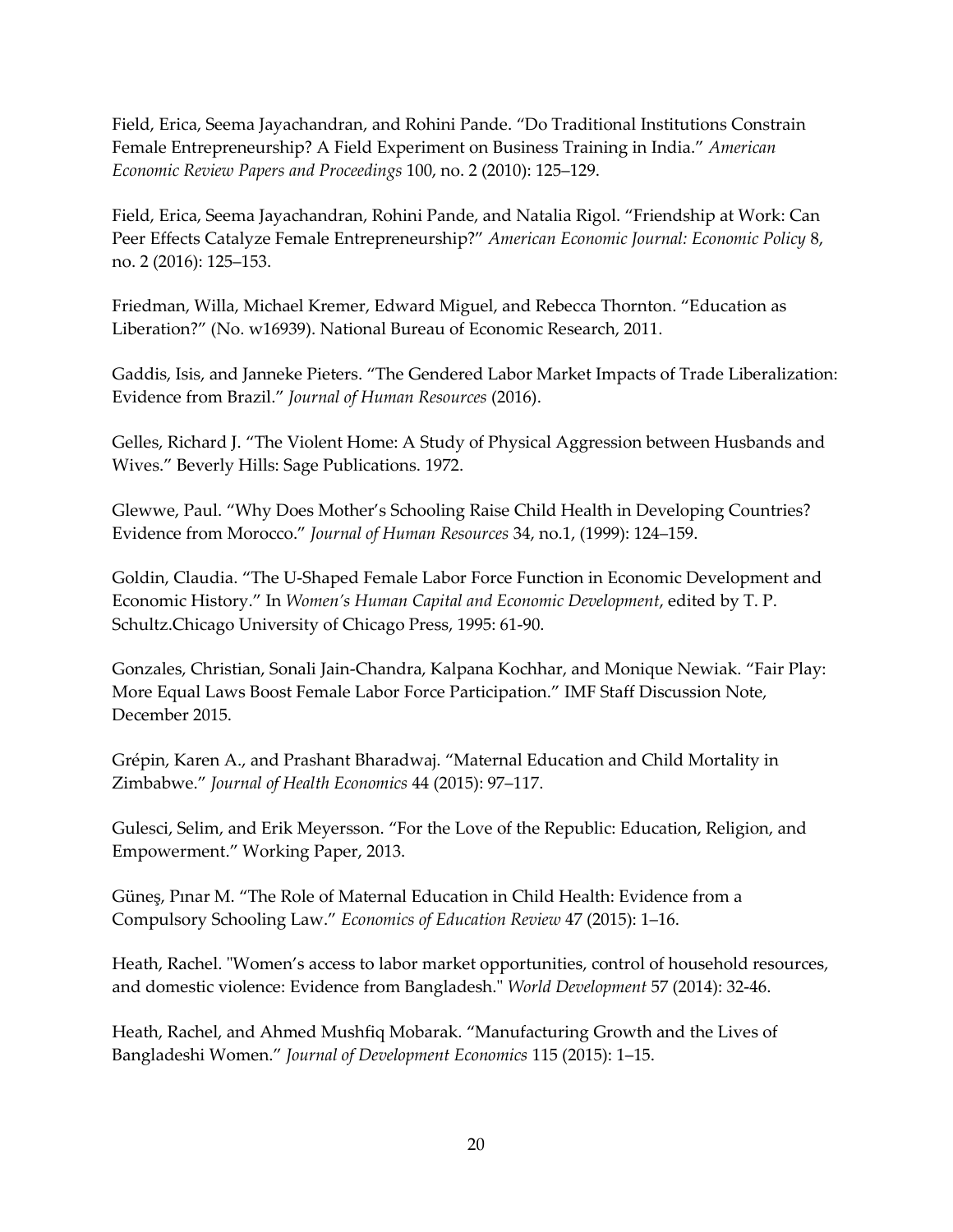Jayachandran, Seema. "The Roots of Gender Inequality in Developing Countries." *Annual Review of Economics* 7 (2015): 63–88.

Jayachandran, Seema, and Adriana Lleras-Muney. "Life Expectancy and Human Capital Investments: Evidence from Maternal Mortality Declines." *Quarterly Journal of Economics* 124, no. 1 (2009): 349–397.

Jensen, Robert. "Do Labor Market Opportunities Affect Young Women's Work and Family Decisions? Experimental Evidence from India." *Quarterly Journal of Economics*, 127 (no.2) (2012): 753-792.

Keats, Anthony. Women's schooling, fertility, and child health outcomes: Evidence from Uganda's free primary education program. Mimeo (2014).

Klasen, Stephan, and Janneke Pieters. "What Explains the Stagnation of Female Labor Force Participation in Urban India?" *World Bank Economic Review* 29, no. 3 (2015): 449–478.

Krishnan, Suneeta, Corinne H. Rocca, Alan E. Hubbard, Kalyani Subbiah, Jeffrey Edmeades, and Nancy S. Padian. "Do Changes in Spousal Employment Status Lead to Domestic Violence? Insights from a Prospective Study in Bangalore, India." *Social Science and Medicine* 70, no. 1 (2010): 136–143.

Lavy, Victor, and Alexander Zablotsky. "Mother's Schooling, Fertility, and Children's Education: Evidence from a Natural Experiment." NBER Working Paper No. 16856. National Bureau of Economic Research, 2011.

Luke, Nancy, and Kaivan Munshi. "Women as Agents of Change: Female Income and Mobility in India." *Journal of Development Economics* 94, no. 1 (2011): 1–17.

Majlesi, Kaveh. "Labor Market Opportunities and Women's Decision Making Power within Households." *Journal of Development Economics* 119 (2016): 34–47.

Mammen, Kristin, and Christina Paxson. "Women's Work and Economic Development." *Journal of Economic Perspectives* 14, no. 4 (2000): 141–164.

Martin, Sandra L., Amy O. Tsui, Kuhu Maitra, and Ruth Marinshaw. "Domestic Violence in Northern India." *American Journal of Epidemiology* 150, no. 4 (1999): 417–426.

Martin, Teresa C. "Women's Education and Fertility: Results from 26 Demographic and Health Surveys." *Studies in Family Planning*, 26, (no. 4) 1995: 187–202.

Menon, Nidhiya, and Yana Van der Meulen Rodgers. "International Trade and the Gender Wage Gap: New Evidence from India's Manufacturing Sector." *World Development* 37, no. 5 (2009): 965–981.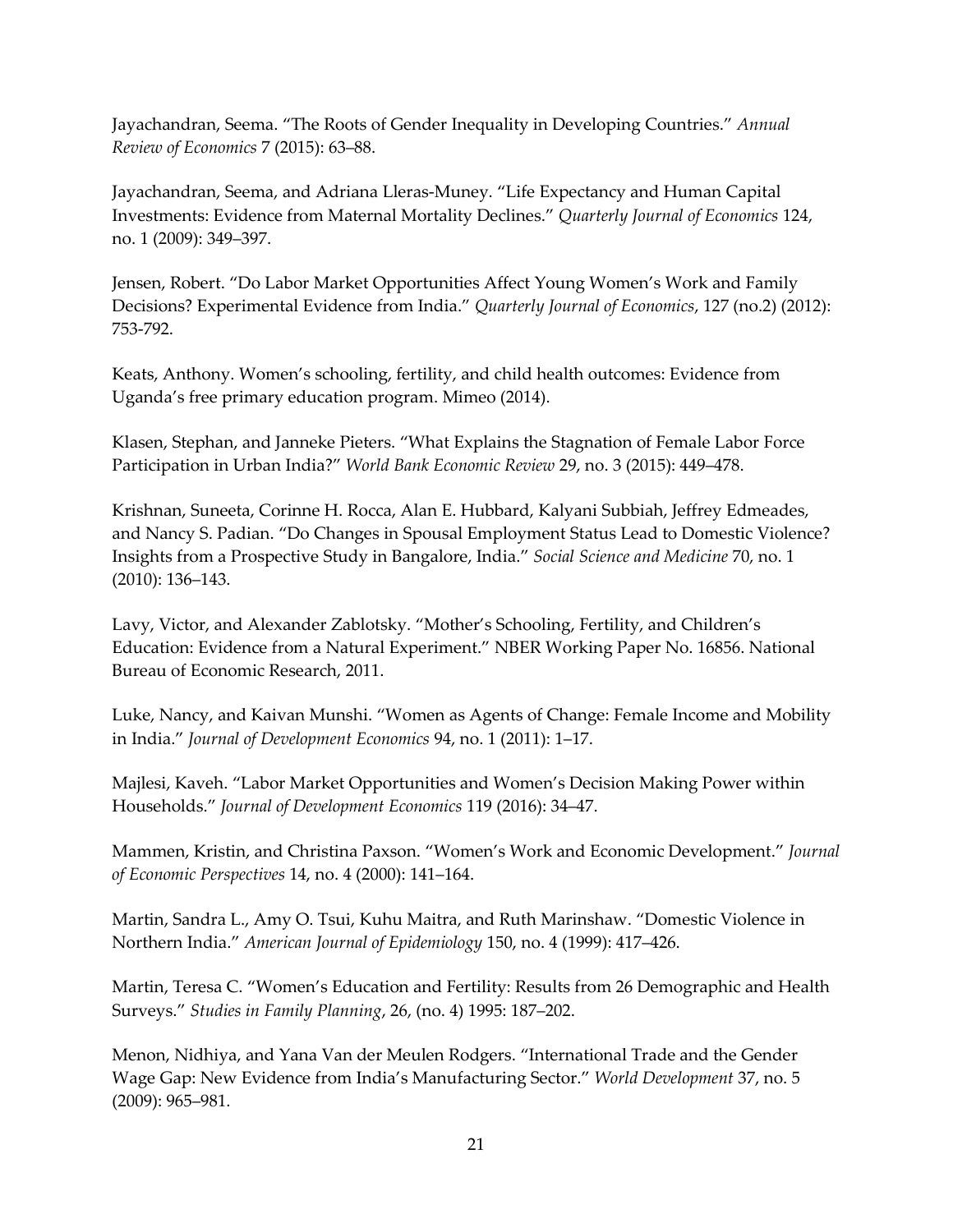Miller, Grant. "Contraception as Development? New Evidence from Family Planning in Colombia." *Economic Journal* 120, no. 545 (2010): 709–736.

Muralidharan, Karthik, and Nishith Prakash. "Cycling to School: Increasing Secondary School Enrollment for Girls in India." Working Paper 19305. National Bureau of Economic Research, 2013.

Newman, Constance. "Gender, Time Use, and Change: The Impact of the Cut Flower Industry in Ecuador." *World Bank Economic Review* 16, no. 3 (2002): 375–395.\

Osili, Una Okonkwo, and Bridget Terry Long. "Does female schooling reduce fertility? Evidence from Nigeria." *Journal of Development Economics* 87, no. 1 (2008): 57-75.

Ozier, Owen. "The impact of secondary schooling in Kenya: A regression discontinuity analysis*.*" *Journal of Human Resources* (2016).

Pitt, Mark M., Mark R. Rosenzweig, and Mohammad N. Hassan. "Human Capital Investment and the Gender Division of Labor in a Brawn-Based Economy." *American Economic Review* 102, no. 7 (2012): 3531–3560.

Psacharopoulos, George, and Zafiris Tzannatos. "Female labor force participation: An international perspective." *The World Bank Research Observer* 4, no. 2 (1989): 187-201.

Qian, Nancy. "Missing women and the price of tea in China: The effect of sex-specific earnings on sex imbalance." The Quarterly Journal of Economics 123, no. 3 (2008): 1251-1285.

Rasul, Imran. "Household Bargaining over Fertility: Theory and Evidence from Malaysia." *Journal of Development Economics* 86, no. 2 (2008): 215–241.

Rosenzweig, Mark R., and T. Paul Schultz. "Child Mortality and Fertility in Colombia: Individual and Community Effects." *Health Policy and Education* 2, no. 3 (1982a): 305–348.

Rosenzweig, Mark R., and T. Paul Schultz. "Market Opportunities, Genetic Endowments, and Intrafamily Resource Distribution: Child Survival in Rural India." *American Economic Review* 72, no. 4 (1982b): 803–815.

Rosenzweig, M. R., and T. Paul Schultz. "Schooling, Information and Nonmarket Productivity: Contraceptive Use and Its Effectiveness." *International Economic Review* 30, no. 2 (1989): 457–477.

Roy, Sanchari. "Empowering Women: Inheritance Rights and Female Education in India." Mimeo, Warwick University, 2013.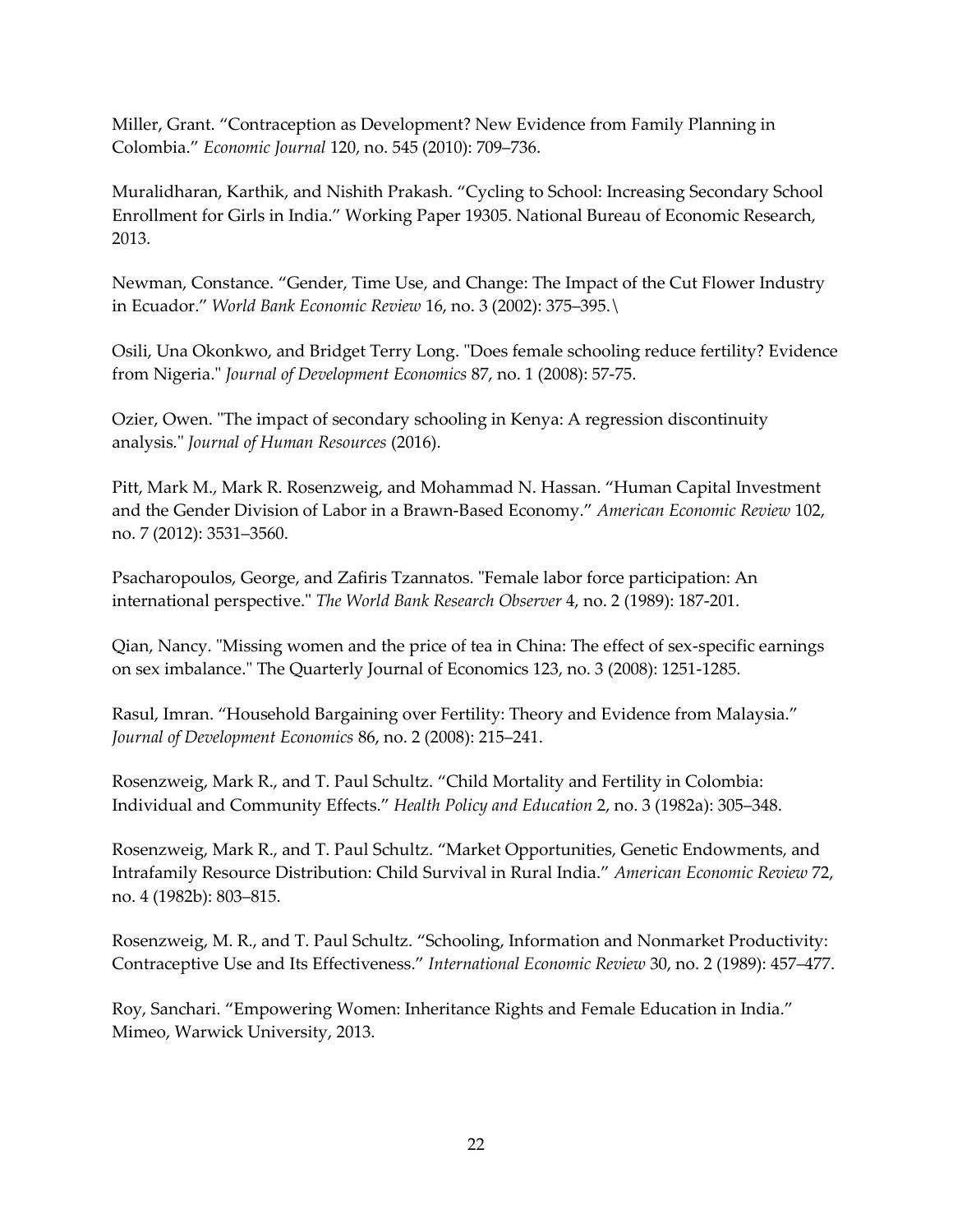Schultz, T. Paul. "Interpretation of Relations among Mortality, Economics of the Household, and the Health Environment." In *Socioeconomic Determinants and Consequences of Mortality Differentials*. Geneva: WHO, 1980.

Schultz, T. Paul. "School Subsidies for the Poor: Evaluating the Mexican Progresa Poverty Program." *Journal of Development Economics* 74, no. 1 (2004): 199–250.

Sivasankaran, Anitha. "Essays on gender, intra-household allocation and development." PhD dissertation, 2014.

Skoufias, Emmanuel. "Labor market opportunities and intrafamily time allocation in rural households in South Asia." *Journal of Development Economics* 40, no. 2 (1993): 277-310.

Thomas, Duncan. "Intra-Household Resource Allocation: An Inferential Approach." *Journal of Human Resources* 25, (no. 4) (1990): 635–664.

Thomas, Duncan, John Strauss, and Maria-Helena Henriques. "Child Survival, Height for Age and Household Characteristics in Brazil." *Journal of Development Economics* 33, no. 2 (1990): 197– 234.

Tsai, Wehn-Jyuan, Jin-Tan Liu, Shin-Yi Chou, and Michael Grossman. "Intergeneration Transfer of Human Capital: Results from a Natural Experiment in Taiwan." (No. 16876). National Bureau of Economic Research, 2011.

Valdivia, Martin. "Business Training Plus for Female Entrepreneurship? Short and Medium-Term Experimental Evidence from Peru." *Journal of Development Economics* 113 (2015): 33–51.

Wolfe, Barbara L., and Jere R. Behrman. "Determinants of Child Mortality, Health, and Nutrition in a Developing Country." *Journal of Development Economics* 11, no. 2 (1982): 163–193.

Wolfe, Barbara L., and Jere R. Behrman. "Women's Schooling and Children's Health: Are the Effects Robust with Adult Sibling Control for the Women's Childhood Background?" *Journal of Health Economics* 6, no. 3 (1987): 239–254.

World Bank. World Development Report 2012: Gender Equality and Development. Washington, DC: World Bank, 2012.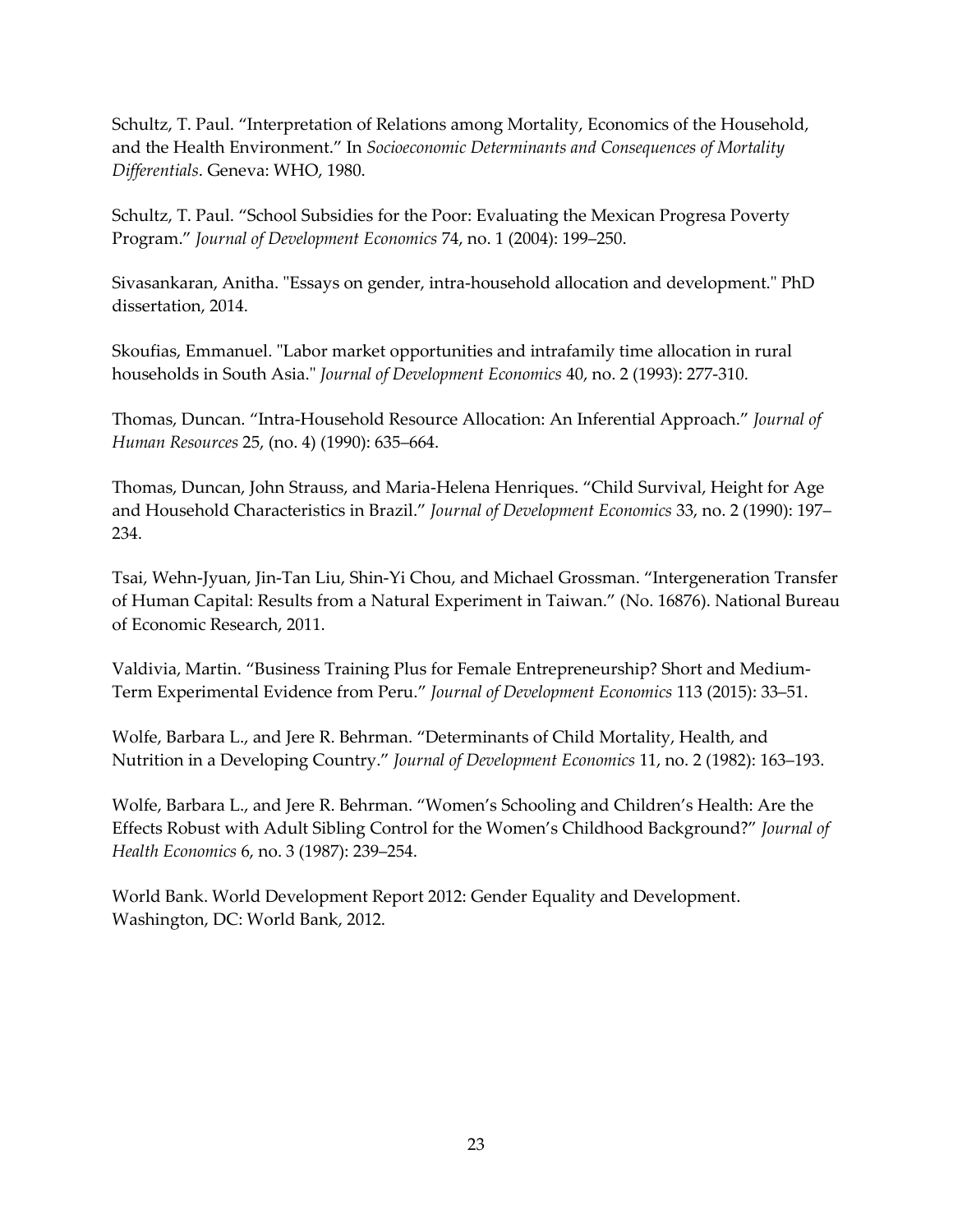



Notes: GDP per capita is the purchasing power parity-adjusted value in the year in which secondary school enrollment data is measured (the latest available); school enrollment data are from the World Bank's World Development Indicators. The vertical lines represent the thresholds between lower and lower-middle-income countries (\$4000 in 2014 dollars), and between lower-middle or upper-middle-income countries (about \$12,500). Two possible definitions of "developing countries" are countries below these thresholds.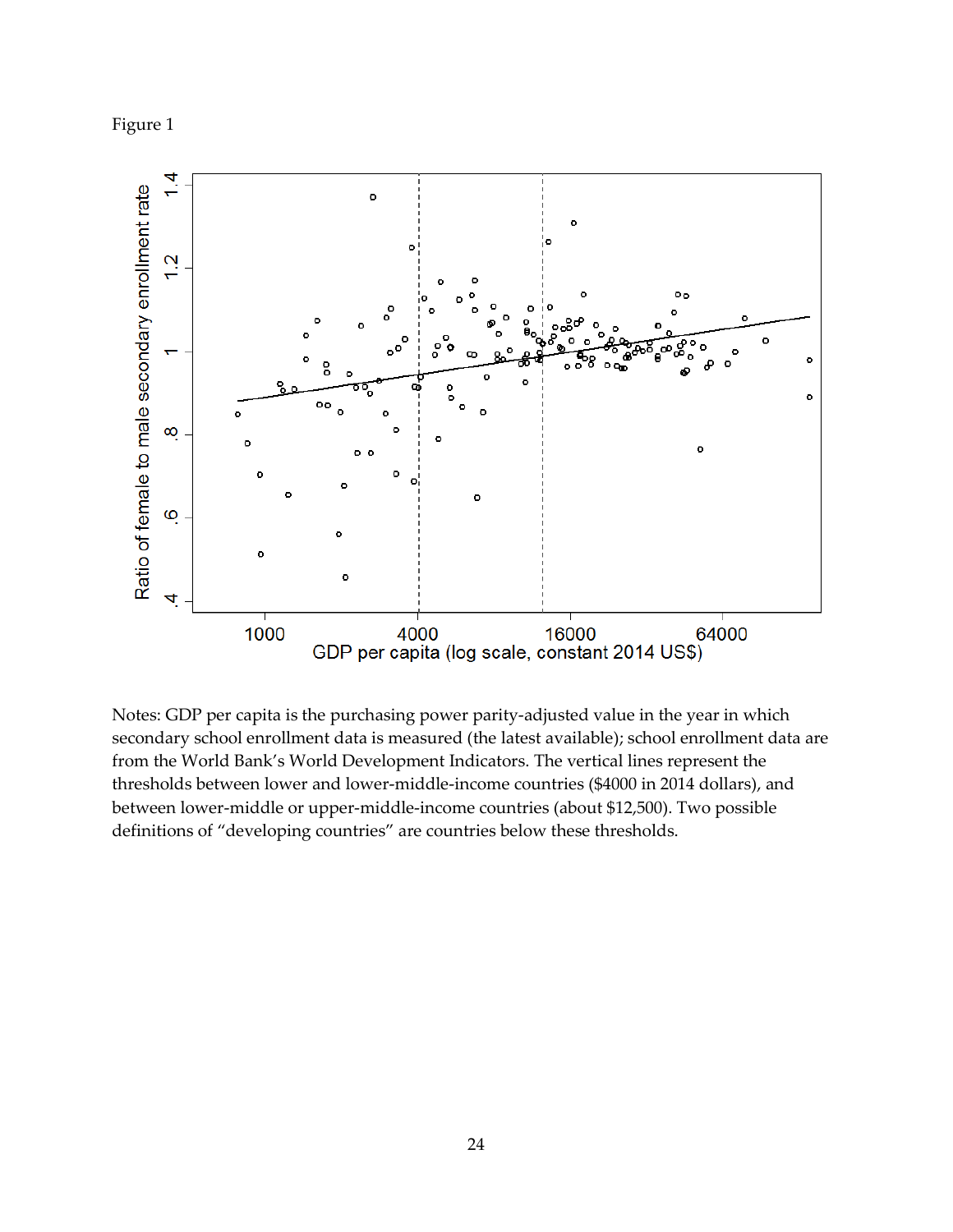



Notes: Data are from the International Public Use Microdata (IPUMS) database. Countries included are those classified by the World Bank as low-income or lower-middle-income, with an IPUMS sample available for 2005 or later. In cases of multiple IPUMS samples meeting the criterion, the most recent one is used. In aggregating to regions, samples are re-weighted such that each observed individual within a region is weighted equally.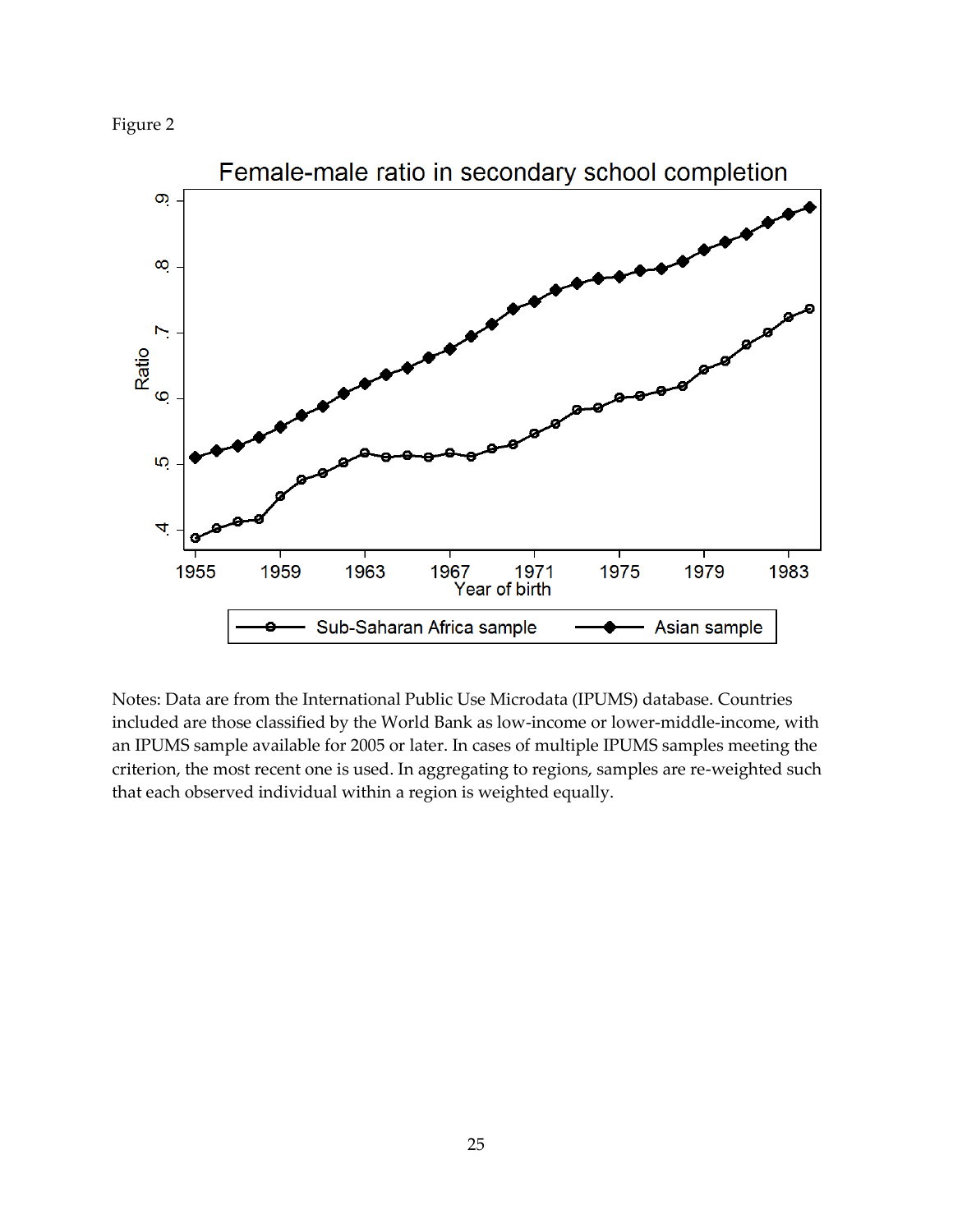



Notes: GDP per capita is the purchasing power parity-adjusted value in 2014; female labor force participation is for females age 15-64 and is from the World Bank's World Development Indicators. The vertical lines represent the thresholds between lower and lower-middle-income countries (\$4000 in 2014 dollars), and between lower-middle or upper-middle-income countries (about \$12,500).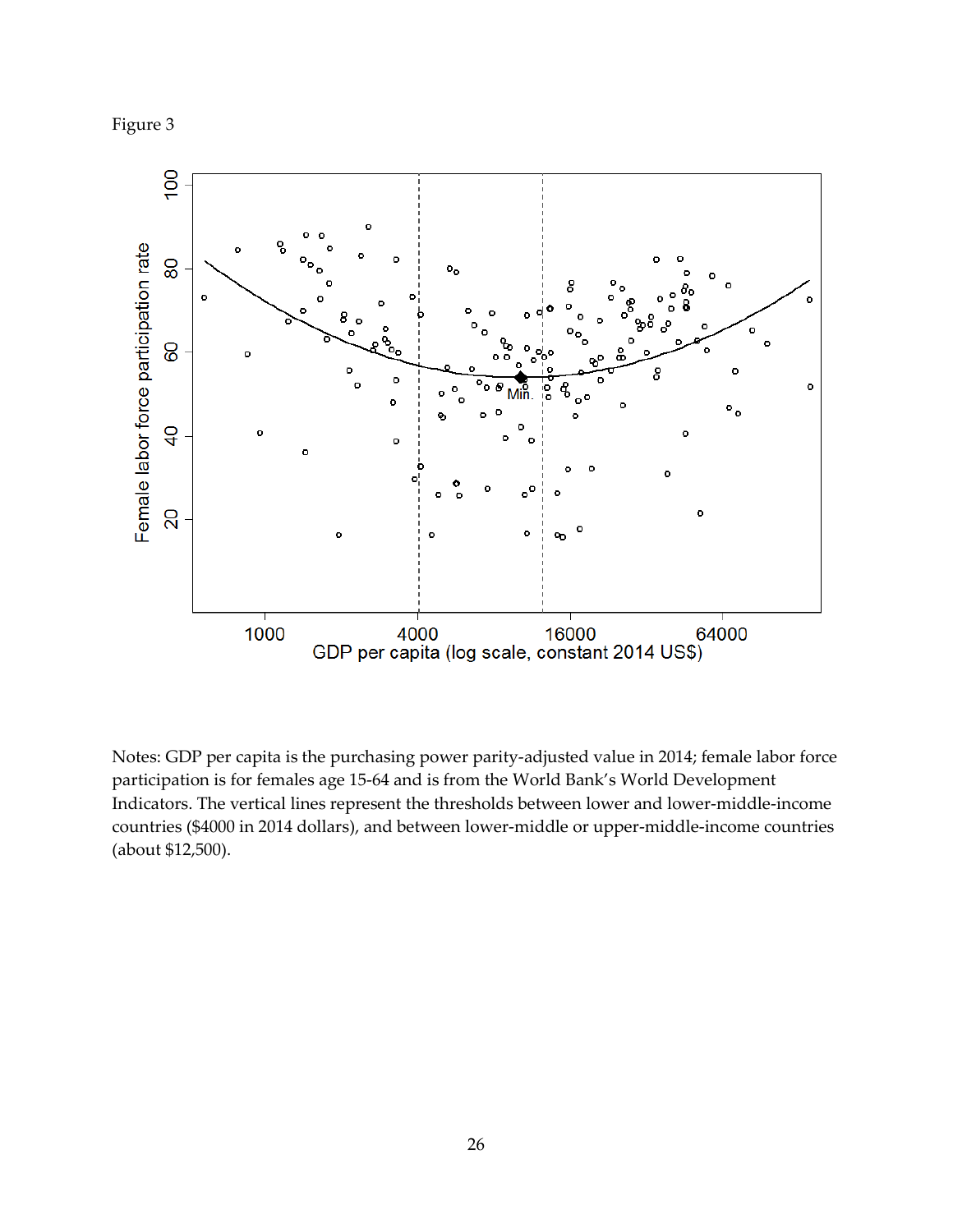



Notes: GDP per capita is the purchasing power parity-adjusted value. Female labor force participation (FLFP) data are from the World Bank's World Development Indicators. Data for all years are three-year averages centered on the indicated year.